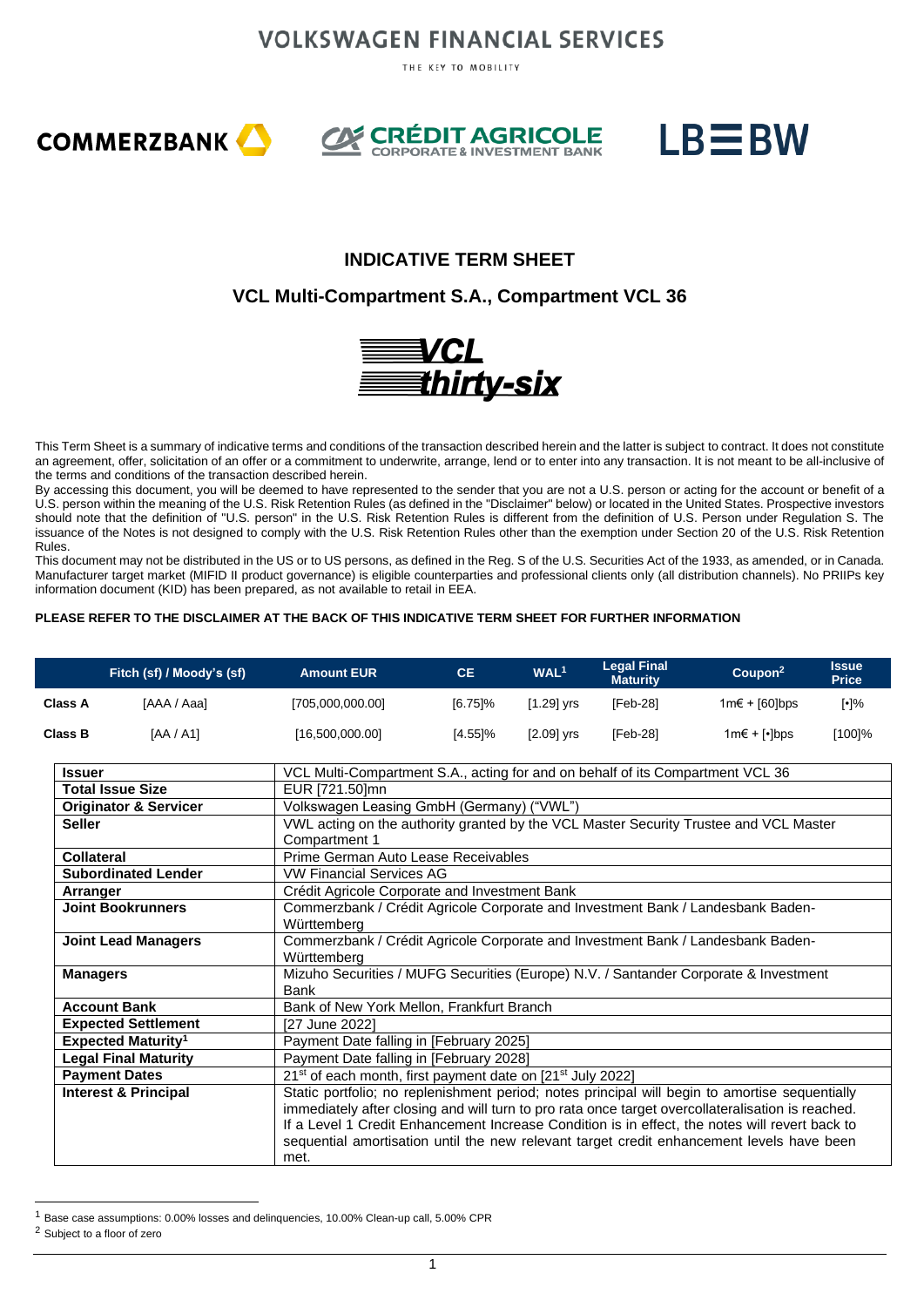THE KEY TO MOBILITY







| Form                                                       | Registered Notes (Reg S); Class A notes to be held in accordance with new safekeeping<br>structure (NSS)                                                                                         |                          |                          |  |  |  |
|------------------------------------------------------------|--------------------------------------------------------------------------------------------------------------------------------------------------------------------------------------------------|--------------------------|--------------------------|--|--|--|
| Listing                                                    | Luxembourg Stock Exchange, Luxembourg (regulated market)                                                                                                                                         |                          |                          |  |  |  |
| <b>Denomination</b>                                        | Class A Notes: EUR 100,000                                                                                                                                                                       |                          |                          |  |  |  |
|                                                            | Class B Notes: EUR 100,000                                                                                                                                                                       |                          |                          |  |  |  |
| <b>Clearing Codes</b>                                      | <b>ISIN</b><br>Class                                                                                                                                                                             | <b>Common Code</b>       | <b>WKN</b>               |  |  |  |
|                                                            | XS2475591165<br>Α                                                                                                                                                                                | 247559116                | A3K48T                   |  |  |  |
| <b>Clearing Systems</b>                                    | В<br>XS2475591322<br>Clearstream Luxembourg/Euroclear                                                                                                                                            | 247559132                | A3K48U                   |  |  |  |
| <b>Selling Restrictions</b>                                | Selling restrictions apply for EU, USA, UK, further countries and Retail Investors                                                                                                               |                          |                          |  |  |  |
|                                                            |                                                                                                                                                                                                  |                          |                          |  |  |  |
| <b>Initial Credit Enhancement</b>                          |                                                                                                                                                                                                  | <b>Class A</b>           | <b>Class B</b>           |  |  |  |
|                                                            | <b>Total Initial Credit Enhancement</b><br><b>Class B Notes</b>                                                                                                                                  | [6.75]%<br>[2.20]%       | [4.55]%                  |  |  |  |
|                                                            | Subordinated Loan                                                                                                                                                                                | [2.90]%                  | [2.90]%                  |  |  |  |
|                                                            | Overcollateralisation (OC)                                                                                                                                                                       | $[0.90]\%$               | $[0.90]\%$               |  |  |  |
|                                                            | Cash Collateral                                                                                                                                                                                  | [0.75]%                  | [0.75]%                  |  |  |  |
|                                                            |                                                                                                                                                                                                  | <b>Target OC Class A</b> | <b>Target OC Class B</b> |  |  |  |
| <b>Trigger Events</b>                                      | Trigger<br>No trigger breach                                                                                                                                                                     | $[12.25]\%$              | [7.50]%                  |  |  |  |
|                                                            | evel 1 Credit Enhancement                                                                                                                                                                        | [14.00]%                 | [8.25]%                  |  |  |  |
|                                                            | Increase Condition <sup>3</sup><br>Level 2 Credit Enhancement                                                                                                                                    |                          |                          |  |  |  |
|                                                            | Increase Condition <sup>4</sup>                                                                                                                                                                  | 100.00%                  |                          |  |  |  |
| <b>Specified Cash Collateral</b><br><b>Account Balance</b> | The lesser of (i) EUR [5,625,000.00] and (ii) the aggregate outstanding principal amount of<br>the Class A Notes and Class B Notes, as of the relevant Payment Date.                             |                          |                          |  |  |  |
| <b>Monthly Remittance</b>                                  | In the event that certain predefined long-term unsecured debt rating triggers of Volkswagen AG                                                                                                   |                          |                          |  |  |  |
| <b>Condition</b>                                           | or Volkswagen Financial Services AG are no longer satisfied ("Monthly Remittance                                                                                                                 |                          |                          |  |  |  |
|                                                            | Condition"), the Servicer undertakes to remit the Collections on Purchased Lease Receivables                                                                                                     |                          |                          |  |  |  |
|                                                            | on the first Business Day after receipt of such amounts, unless it has deposited the Monthly<br>Collateral for the respective Monthly Period in the Distribution Account within 14 days from the |                          |                          |  |  |  |
|                                                            |                                                                                                                                                                                                  |                          |                          |  |  |  |
|                                                            | date on which the Monthly Remittance Condition was not satisfied for the first time. For any<br>subsequent Monthly Period on which the Monthly Remittance is not satisfied, VWL undertakes       |                          |                          |  |  |  |
|                                                            | to deposit the Monthly Collateral for the respective Monthly Period in the Distribution Account                                                                                                  |                          |                          |  |  |  |
|                                                            | on the 15 <sup>th</sup> calendar day of the month preceding such Monthly Period.                                                                                                                 |                          |                          |  |  |  |
| <b>Clean-Up Call</b>                                       | At Originator's option, if the Aggregate Discounted Receivables Balance has been reduced to                                                                                                      |                          |                          |  |  |  |
|                                                            | less than [10] per cent of the Aggregate Cut-Off Date Discounted Receivables Balance.                                                                                                            |                          |                          |  |  |  |
| <b>Investor Reporting</b>                                  |                                                                                                                                                                                                  |                          |                          |  |  |  |
|                                                            | Monthly reporting available on EDW (ESMA) & VW Website.                                                                                                                                          |                          |                          |  |  |  |
| <b>Required Retention</b>                                  | The Seller shall, whilst any of the Notes remain outstanding, retain for the life of the Transaction                                                                                             |                          |                          |  |  |  |
|                                                            | a material net economic interest of not less than 5 per cent. with respect to the Transaction in                                                                                                 |                          |                          |  |  |  |
|                                                            | accordance with Article 6(3)(c) of Regulation (EU) 2017/2402 of the European Parliament and                                                                                                      |                          |                          |  |  |  |
|                                                            | of the Council of 12 December 2017 laying down a general framework for securitisation and                                                                                                        |                          |                          |  |  |  |
|                                                            | creating a specific framework for simple, transparent and standardised securitisation (the "EU                                                                                                   |                          |                          |  |  |  |
|                                                            | Securitisation Regulation"), provided that the level of retention may reduce over time in                                                                                                        |                          |                          |  |  |  |
|                                                            | compliance with applicable law. As of the Issue Date, such interest will be comprised of an                                                                                                      |                          |                          |  |  |  |
|                                                            | interest in randomly selected exposures, equivalent to no less than [5.00]% per cent. of the                                                                                                     |                          |                          |  |  |  |
|                                                            | nominal amount of the securitised exposures.                                                                                                                                                     |                          |                          |  |  |  |
| <b>STS Compliance</b>                                      | The Transaction will be structured in a manner to comply with the requirements for simple,                                                                                                       |                          |                          |  |  |  |
|                                                            | transparent and standardised securitisation transactions as set out in the EU Securitisation                                                                                                     |                          |                          |  |  |  |
|                                                            | Regulation, however, no guarantee can be given that the Transaction will be recognised or                                                                                                        |                          |                          |  |  |  |
|                                                            | maintain this status throughout its lifetime. Non-compliance with such status may result, inter                                                                                                  |                          |                          |  |  |  |
|                                                            | alia, in higher capital requirements for investors, and investors should consult their own advisors                                                                                              |                          |                          |  |  |  |
|                                                            | in order to assess potential risks associated therewith.                                                                                                                                         |                          |                          |  |  |  |
|                                                            | The transaction is expected to be verified by SVI.                                                                                                                                               |                          |                          |  |  |  |
|                                                            |                                                                                                                                                                                                  |                          |                          |  |  |  |

<sup>3</sup> "Level 1 Credit Enhancement Increase Condition" shall be deemed to be in effect if the Cumulative Net Loss Ratio exceeds (i) [0.50] per cent on any Payment Date before (and including) [September 2023] or (ii) [1.15] per cent on any Payment Date after (but excluding) [September 2023] until (and including) the payment date falling in [June 2024]. 4 "Level 2 Credit Enhancement Increase Condition", if Cumulative Net Loss Ratio exceeds [1.60] per cent for any Payment Date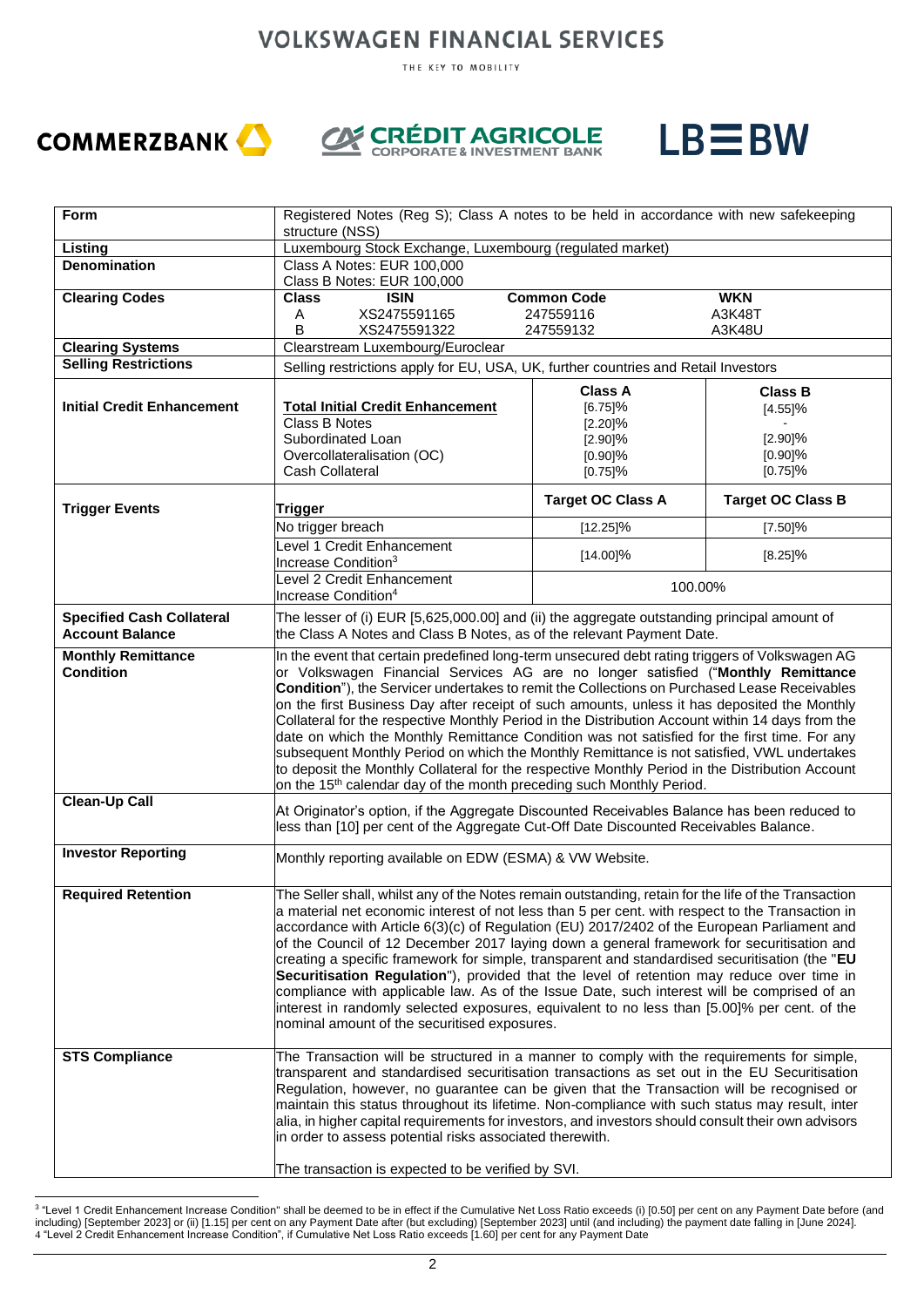THE KEY TO MOBILITY







| <b>Key Portfolio Characteristics</b> <sup>5</sup>             |                             |
|---------------------------------------------------------------|-----------------------------|
| Number of Lease Contracts                                     | 82,230                      |
| Aggregate Discounted Receivables Balance (EUR)                | 750,006,407.29              |
| Average Discounted Principal Balance per Lease Contract (EUR) | 9.120.84                    |
| Top 20 Lessees of initial pool                                | 1.16%                       |
| Discount rate                                                 | 5.7016%                     |
| Weighted Average Original Term (months)                       | 39.75                       |
| Weighted Average Seasoning (months)                           | 6.48                        |
| Weighted Average Remaining Term (months)                      | 33.26                       |
| New / Demonstration / Used Vehicles                           | $92.66\% / 2.75\% / 4.59\%$ |
| Retail / Corporate Vehicles                                   | 82.27% / 17.73%             |
| Hybrid / Electric Vehicles                                    | 14.03% / 11.57%             |
| <b>VW Group cars</b>                                          | 99.66%                      |
| Direct Debit                                                  | 99.24%                      |
| Closed end contracts                                          | 99.96%                      |

<sup>5</sup> Based on Red Pool Cut as of 31 March 2022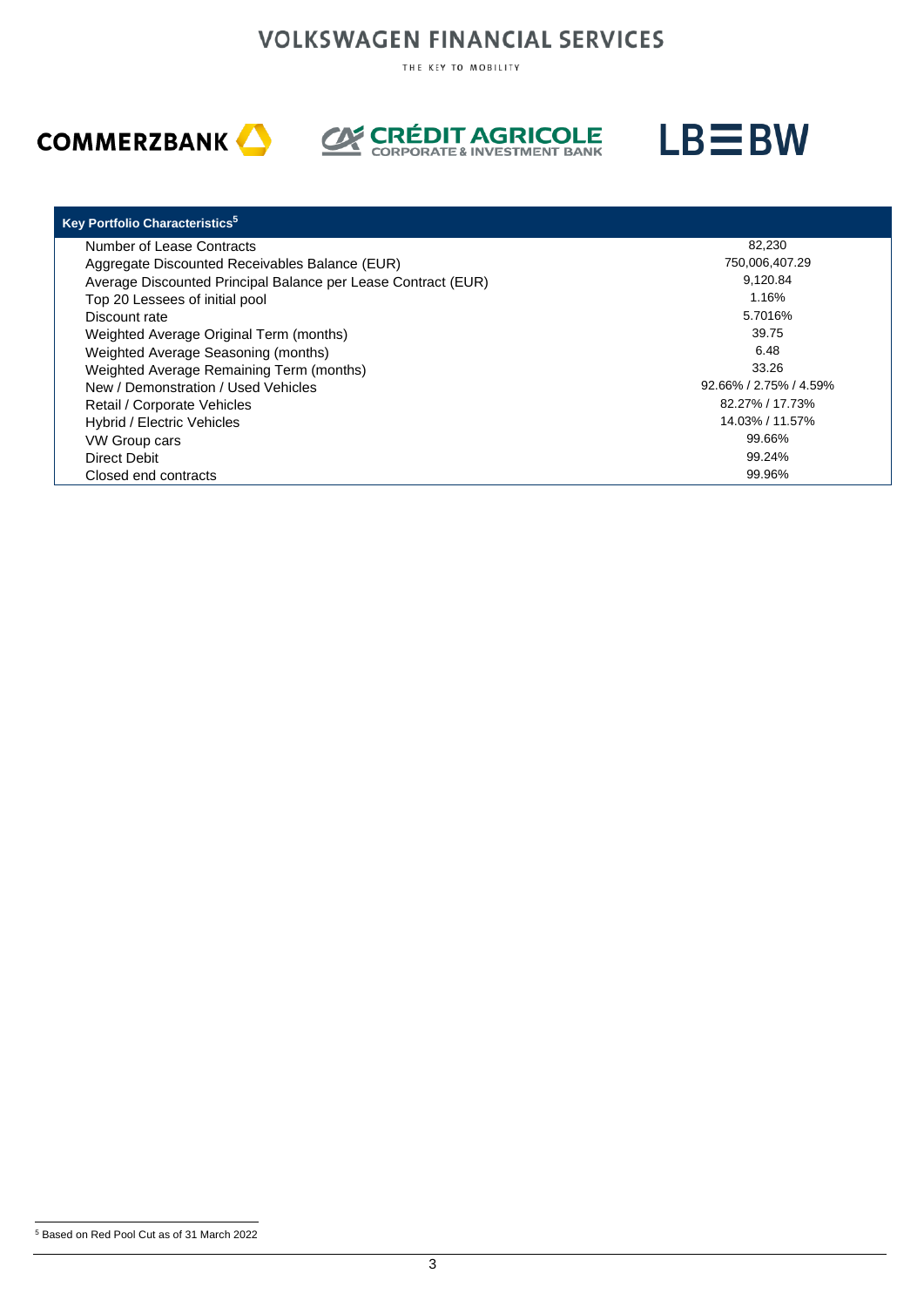THE KEY TO MOBILITY







### **VCL 36**

#### **Assets and Liabilities**



**\_\_\_\_\_\_\_\_\_\_\_\_\_\_\_\_\_\_\_\_\_\_\_\_\_\_\_\_\_\_\_\_\_\_\_** <sup>6</sup> Structured Finance Ratings – Fitch / Moody's

<sup>7</sup> Selling on the authority granted by the VCL Master Security Trustee and VCL Master Compartment 1, Currently held by VCL Master Compartment 1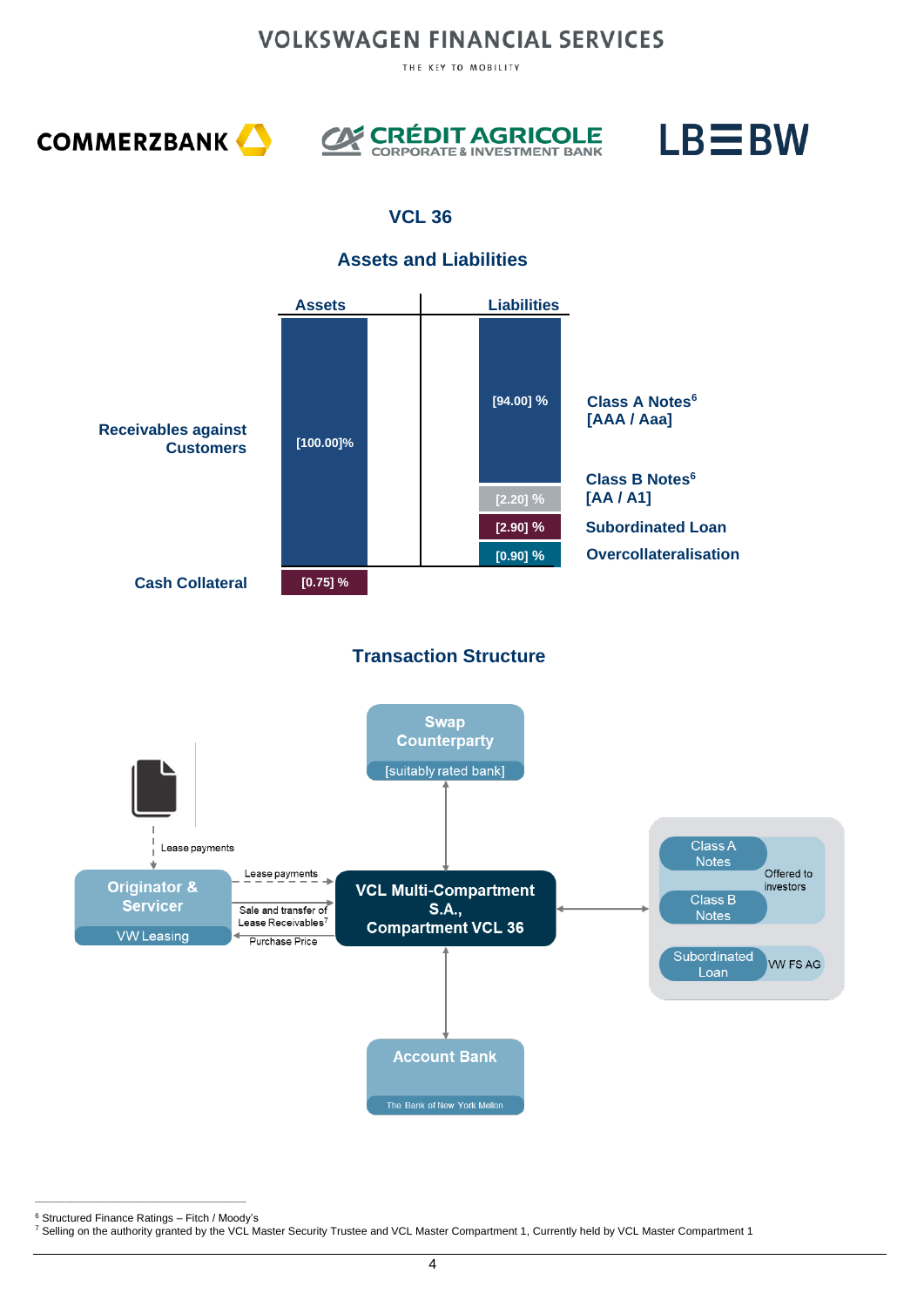THE KEY TO MOBILITY







#### **Contacts**

| <b>Volkswagen Financial Services AG</b> |                        |                   |                             |  |  |  |
|-----------------------------------------|------------------------|-------------------|-----------------------------|--|--|--|
| <b>Kais Khader</b>                      | <b>ABS Structuring</b> | +49 531 212 85716 | kais.martin.khader@vwfs.com |  |  |  |
| <b>Guido Kleiss</b>                     | <b>ABS Structuring</b> | +49 531 212 9425  | guido.kleiss@vwfs.com       |  |  |  |
| <b>Philip Morf</b>                      | <b>ABS Structuring</b> | +49 531 212 82082 | philip.morf@vwfs.com        |  |  |  |
| <b>Dustin Stoefer</b>                   | <b>ABS Operations</b>  | +49 531 212 87510 | dustin.stoefer@vwfs.com     |  |  |  |
| <b>Leonid Kogan</b>                     | <b>ABS Operations</b>  | +49 531 212 85257 | leonid.kogan@vwfs.com       |  |  |  |

| <b>Crédit Agricole Corporate and Investment Bank</b> |                        |                   |                             |  |  |
|------------------------------------------------------|------------------------|-------------------|-----------------------------|--|--|
| <b>Nathalie Esnault</b>                              | <b>ABS Structuring</b> | +33 1 41 89 87 58 | nathalie.esnault@ca-cib.com |  |  |
| Cécile Roulier                                       | <b>ABS Structuring</b> | +33 1 41 89 96 94 | cecile.roulier@ca-cib.com   |  |  |
| <b>Ying Lu</b>                                       | <b>ABS Structuring</b> | +33 1 41 89 49 03 | ying.lu@ca-cib.com          |  |  |
| <b>Pierre Mouradian</b>                              | <b>Syndicate</b>       | +33 1 41 89 99 77 | pierre.mouradian@ca-cib.com |  |  |

| <b>Commerzbank</b>    |                        |                  |                                |
|-----------------------|------------------------|------------------|--------------------------------|
| <b>Manuel Alvarez</b> | <b>ABS Structuring</b> | +49 69 136 24438 | manuel.alvarez@commerzbank.com |
| <b>Christof Moos</b>  | <b>ABS Structuring</b> | +49 69 136 85348 | christof.moos@commerzbank.com  |
| <b>Marc Feit</b>      | <b>ABS Structuring</b> | +49 69 136 23056 | marc.feit@commerzbank.com      |
| <b>Mark Andryeyev</b> | <b>Syndicate</b>       | +49 69 136 87551 | mark.andryeyev@commerzbank.com |
| Remi Veyrenche        | <b>Syndicate</b>       | +49 69 136 83818 | remi.veyrenche@commerzbank.com |
| Jon Magnussen         | <b>Syndicate</b>       | +49 69 136 21332 | jon.magnussen@commerzbank.com  |
| <b>Andrew Nicola</b>  | <b>Syndicate</b>       | +44 20 747 51257 | andrew.nicola@commerzbank.com  |

| Landesbank Baden-Württemberg |                        |                  |                          |  |  |
|------------------------------|------------------------|------------------|--------------------------|--|--|
| <b>Florian Pierer</b>        | <b>ABS Structuring</b> | +49 711 12749718 | florian.pierer@lbbw.de   |  |  |
| <b>Horst Leonbacher</b>      | <b>ABS Structuring</b> | +49 711 12749709 | horst.leonbacher@lbbw.de |  |  |
| Jürgen Groth                 | <b>ABS Structuring</b> | +49 711 12749721 | juergen.groth@lbbw.de    |  |  |
| <b>Klaus Aldinger</b>        | <b>Syndicate</b>       | +49 711 12778751 | klaus.aldinger@lbbw.de   |  |  |
| <b>Tim Huber</b>             | <b>Syndicate</b>       | +49 711 12774791 | tim.huber@lbbw.de        |  |  |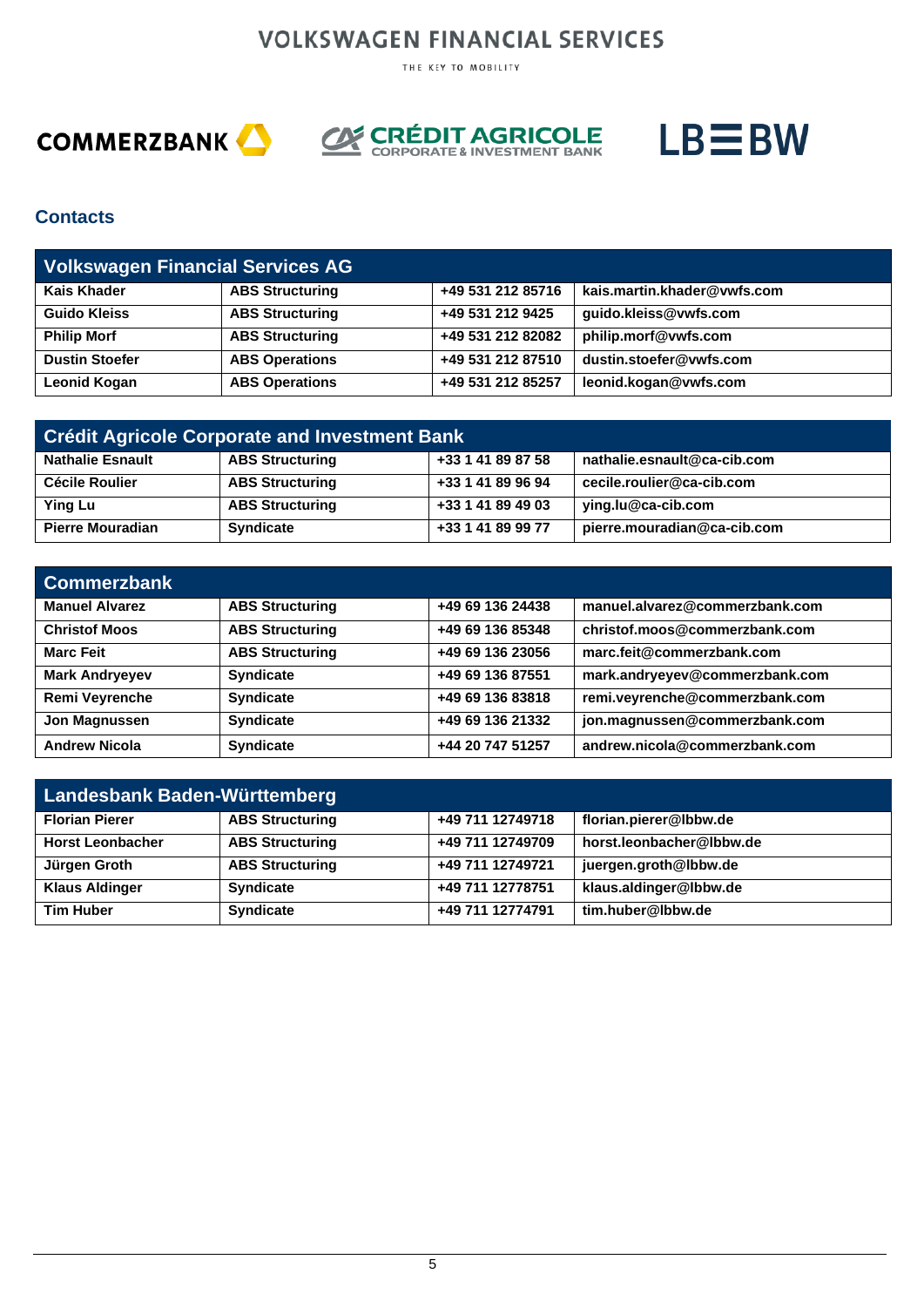THE KEY TO MOBILITY







### **Eligibility Criteria 8**

- The Lease Contracts are legally valid and binding agreements
- The Purchased Lease Receivables are denominated, payable in Euro and assignable
- The Leased Vehicles under the Lease Contracts (i) are existing and (ii) are situated (*belegen*) in Germany based on the assumption that (ii) is fulfilled if the Lessee (*Leasingnehmer*) is resident in Germany
- VWL may dispose of the Purchased Lease Receivables free from rights of third parties
- The Purchased Lease Receivables are free of defences, whether pre-emptory or otherwise (*Einwendungen oder Einreden*) for the agreed term of the Lease Contracts as well as free from rights of third parties; the Lessees in particular have no set-off claim
- No Purchased Lease Receivable was overdue
- The status and enforceability of the Purchased Lease Receivables is not impaired due to warranty claims or any other rights (including claims which may be set off) of the Lessee (even if the issuer knew or could have known of the existence of such defences or rights on the Cut-Off Date)
- None of the Lessees is an affiliate of Volkswagen AG, Family Porsche Stuttgart and Family Piech Salzburg Group
- According to VWL's records, terminations of the Lease Contracts have not occurred and are not pending
- The Lease Contracts shall be governed by the laws of Germany
- The Lease Contracts have been entered into exclusively with Lessees which, if they are corporate entities have their registered office or, if they are individuals have their place of residence in Germany
- On the Cut-Off Date at least two lease instalments have been paid in respect of each of the Lease Contracts and the Lease Contracts require substantially equal monthly payments to be made within 12-60 months of the date of origination of the Lease Contract
- The Purchased Lease Receivables have not been subject to forbearance amendments which had been agreed between VWL and the respective Lessee on basis of either (i) the German law on reduction of the consequences of the Corona Pandemic in the civil-, insolvency- and criminal procedure law (Gesetz zur Abmilderung der Folgen der COVID-19-Pandemie im Zivil-, Insolvenz- und Strafverfahrensrecht) or (ii) a voluntary forbearance amendment VWL offered to the respective Lessee to limit the impact of the Corona Pandemic on the economic situation of such Lessee
- The total amount of Purchased Lease Receivables assigned hereunder resulting from Lease Contracts with one and the same Lessee will not exceed 0.5% of the Aggregate Discounted Receivables Balance in respect of any single Lessee as at the Cut-Off Date
- The percentage of the Discounted Receivables Balance generated under the Lease Contracts for non-VW group (Volkswagen, Audi, SEAT, Skoda or Volkswagen Nutzfahrzeuge) vehicles will not exceed 5 % of the Aggregate Cut-Off Date Discounted Receivables Balance
- The acquisition of the Leased Vehicles by VWL is financed in compliance with the requirements of section 108 (1) sentence 2 of the German Insolvency Code (*Insolvenzordnung*)
- VWL may freely dispose of title to the leased vehicles and no third-party's rights prevent such disposition
- According to VWL's records no insolvency proceedings have been initiated against any of the Lessees during the term of the Lease Contracts up to the last day of the month preceding the Closing Date
- The Lease Receivables assigned do not represent a separately conducted business or business segment of VWL; and

**\_\_\_\_\_\_\_\_\_\_\_\_\_\_\_\_\_\_\_\_\_\_\_\_\_\_\_\_\_\_\_\_\_\_\_\_**

<sup>8</sup> As of the Cut-Off Date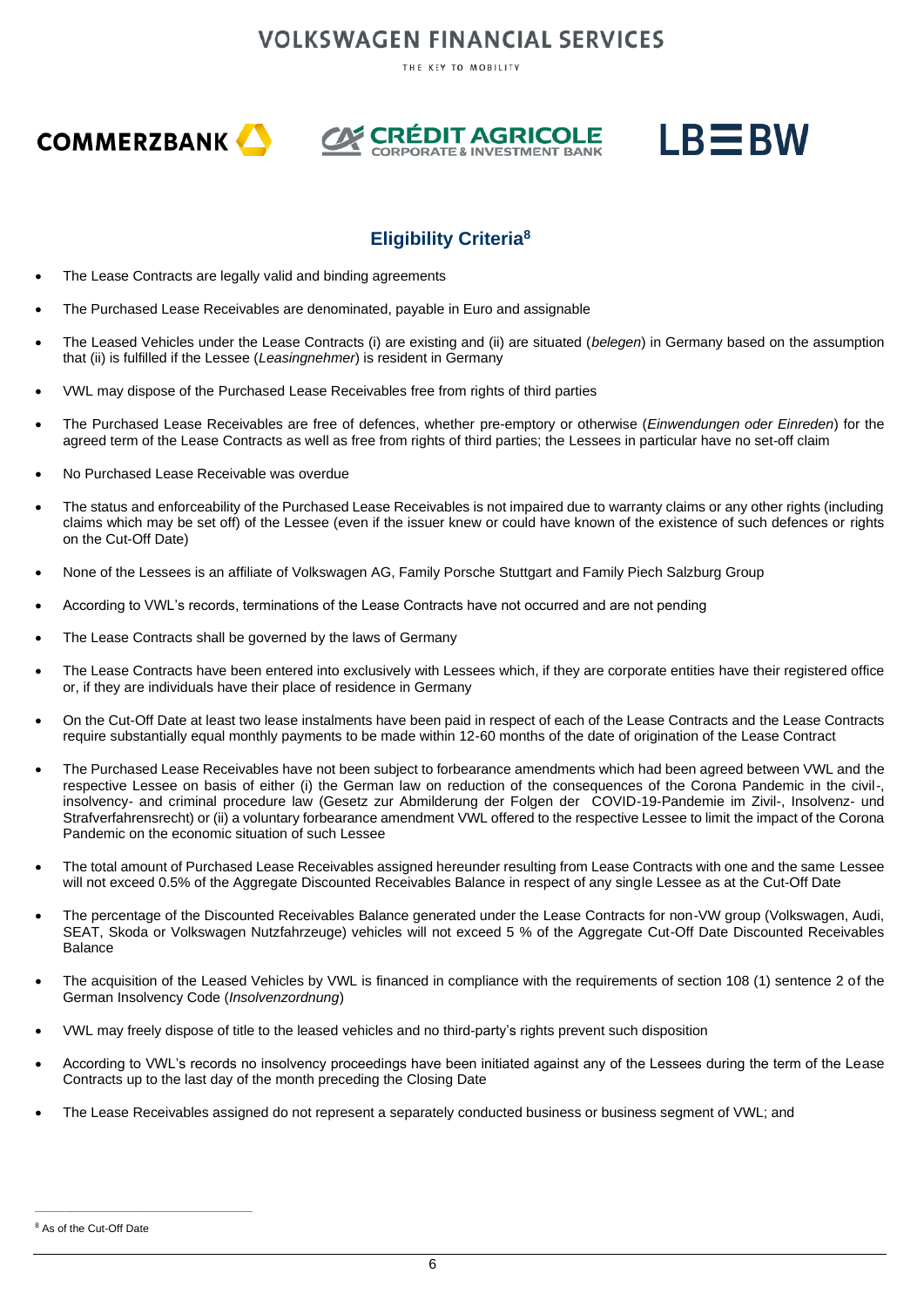THE KEY TO MOBILITY







- the Purchased Lease Receivables will not include Lease Receivables relating to
	- (i) a Lessee who VWL considers as unlikely to pay its obligations to VWL and/or to a Lessee who is past due more than 90 days on any material credit obligation to VWL; or
	- (ii) a credit-impaired Lessee or guarantor who, on the basis of information obtained (i) from the Lessee of the relevant Lease Receivable, (ii) in the course of VWL's servicing of the Lease Receivables or VWL's risk management procedures, or (iii) from a third party,

(1) has been declared insolvent or had a court grant his creditors a final non-appealable right of enforcement or material damages as a result of a missed payment within three years prior to the date of origination or has undergone a debtrestructuring process with regard to his non-performing exposures within three years prior to the date of transfer of the Purchased Lease Receivables to the Issuer;

(2) was, at the time of origination, where applicable, on a public credit registry of persons with adverse credit history or, where there is no such public credit registry, another credit registry that is available to VWL; or

(3) has a credit assessment or a credit score indicating that the risk of contractually agreed payments not being made is significantly higher than for comparable receivables held by VWL which are not securitised.

• none of the Lessees has exercised its right of revocation, if any.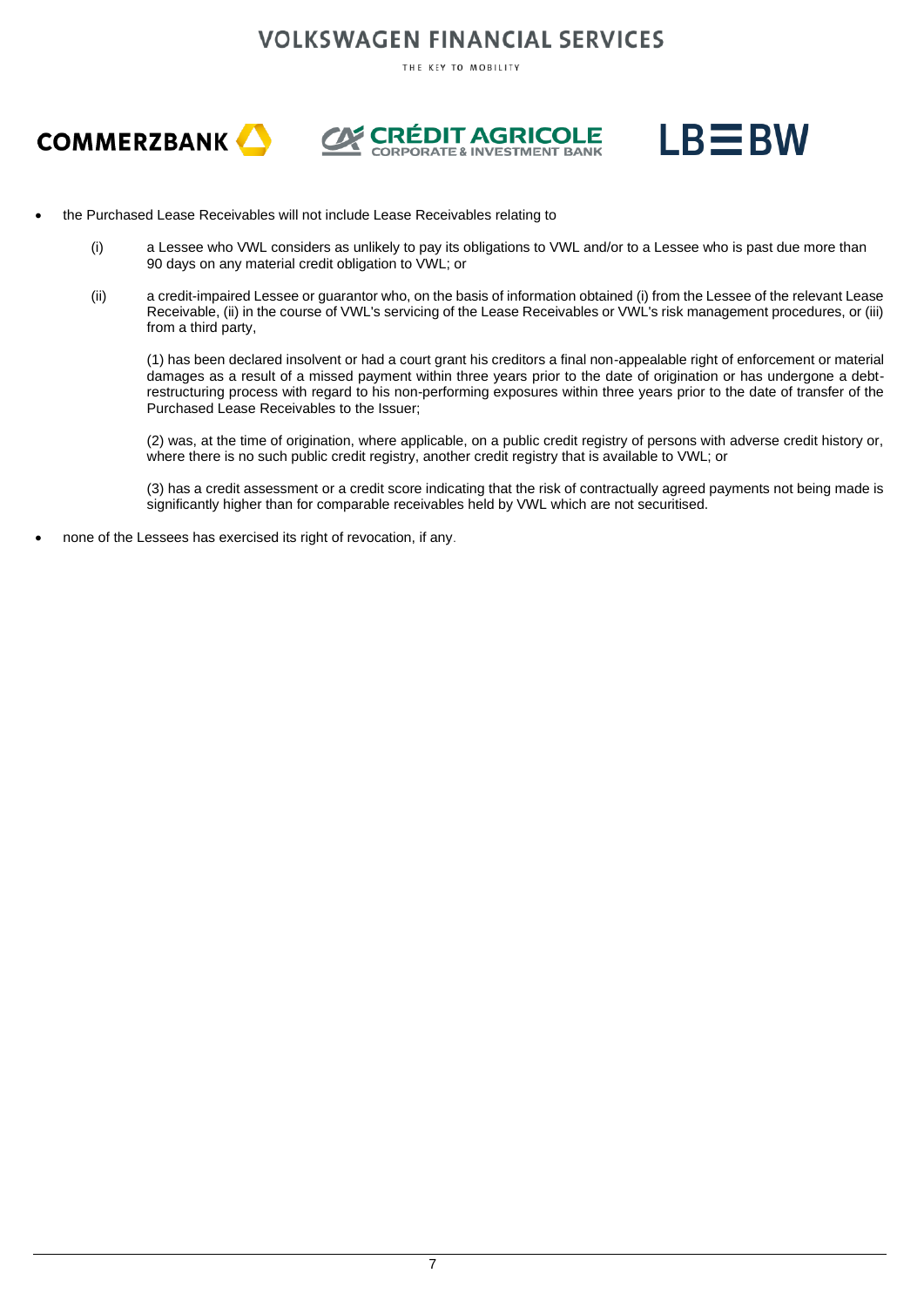THE KEY TO MOBILITY







### **Portfolio Overview<sup>9</sup>**

#### **Distribution by Customer Type**

| <b>Customer type*</b><br>(by definition Basel II) | Number of<br><b>contracts</b> | Percentage of<br><b>contracts</b> | <b>Outstanding</b><br>discounted balance | Percentage of<br>outstanding<br>discounted balance |
|---------------------------------------------------|-------------------------------|-----------------------------------|------------------------------------------|----------------------------------------------------|
| Retail                                            | 69,164                        | 84.11%                            | 617,024,378.31 €                         | 82.27%                                             |
| Corporate                                         | 13.066                        | 15.89%                            | 132,982,028.98 €                         | 17.73%                                             |
| Total                                             | 82,230                        | 100.00%                           | 750,006,407.29 €                         | 100.00%                                            |

#### **Distribution by Payment Type**

| <b>Payment type</b>           | <b>Number of</b><br><b>contracts</b> | Percentage<br>of contracts | <b>Outstanding</b><br>discounted balance | Percentage of<br>outstanding<br>discounted balance |
|-------------------------------|--------------------------------------|----------------------------|------------------------------------------|----------------------------------------------------|
| Direct borrower account debit | 81,504                               | 99.12%                     | 744,301,512.21 €                         | 99.24%                                             |
| <b>Others</b>                 | 726                                  | 0.88%                      | 5,704,895.08 €                           | 0.76%                                              |
| Total                         | 82,230                               | 100.00%                    | 750,006,407.29 €                         | 100.00%                                            |

#### **Distribution by Contract Type**

| <b>Contract type</b>    | Number of<br><b>contracts</b> | Percentage of<br><b>contracts</b> | <b>Outstanding</b><br>discounted balance | <b>Percentage of</b><br>outstanding<br>discounted balance |
|-------------------------|-------------------------------|-----------------------------------|------------------------------------------|-----------------------------------------------------------|
| Closed end contract     | 82,195                        | 99.96%                            | 749,697,419.57 €                         | 99.96%                                                    |
| Open end lease contract | 35                            | 0.04%                             | 308,987.72 €                             | 0.04%                                                     |
| <b>Total</b>            | 82,230                        | 100.00%                           | 750,006,407.29 €                         | 100.00%                                                   |

#### **Distribution by Type of Vehicles**

| Type of vehicles              | Number of<br><b>contracts</b> | Percentage of<br>contracts | <b>Outstanding</b><br>discounted balance | <b>Percentage of</b><br>outstanding<br>discounted balance |
|-------------------------------|-------------------------------|----------------------------|------------------------------------------|-----------------------------------------------------------|
| New vehicles                  | 75,385                        | 91.68%                     | 694,946,027.21 €                         | 92.66%                                                    |
| Used vehicles                 | 4,851                         | 5.90%                      | 34,399,791.93 €                          | 4.59%                                                     |
| <b>Demonstration vehicles</b> | 1,994                         | 2.42%                      | 20,660,588.15 €                          | 2.75%                                                     |
| Total                         | 82,230                        | 100.00%                    | 750,006,407.29 €                         | 100.00%                                                   |

**\_\_\_\_\_\_\_\_\_\_\_\_\_\_\_\_\_\_\_\_\_\_\_\_\_\_\_\_\_\_\_\_\_\_\_\_** <sup>9</sup> Based on the Red Pool Cut, dated 31.03.2022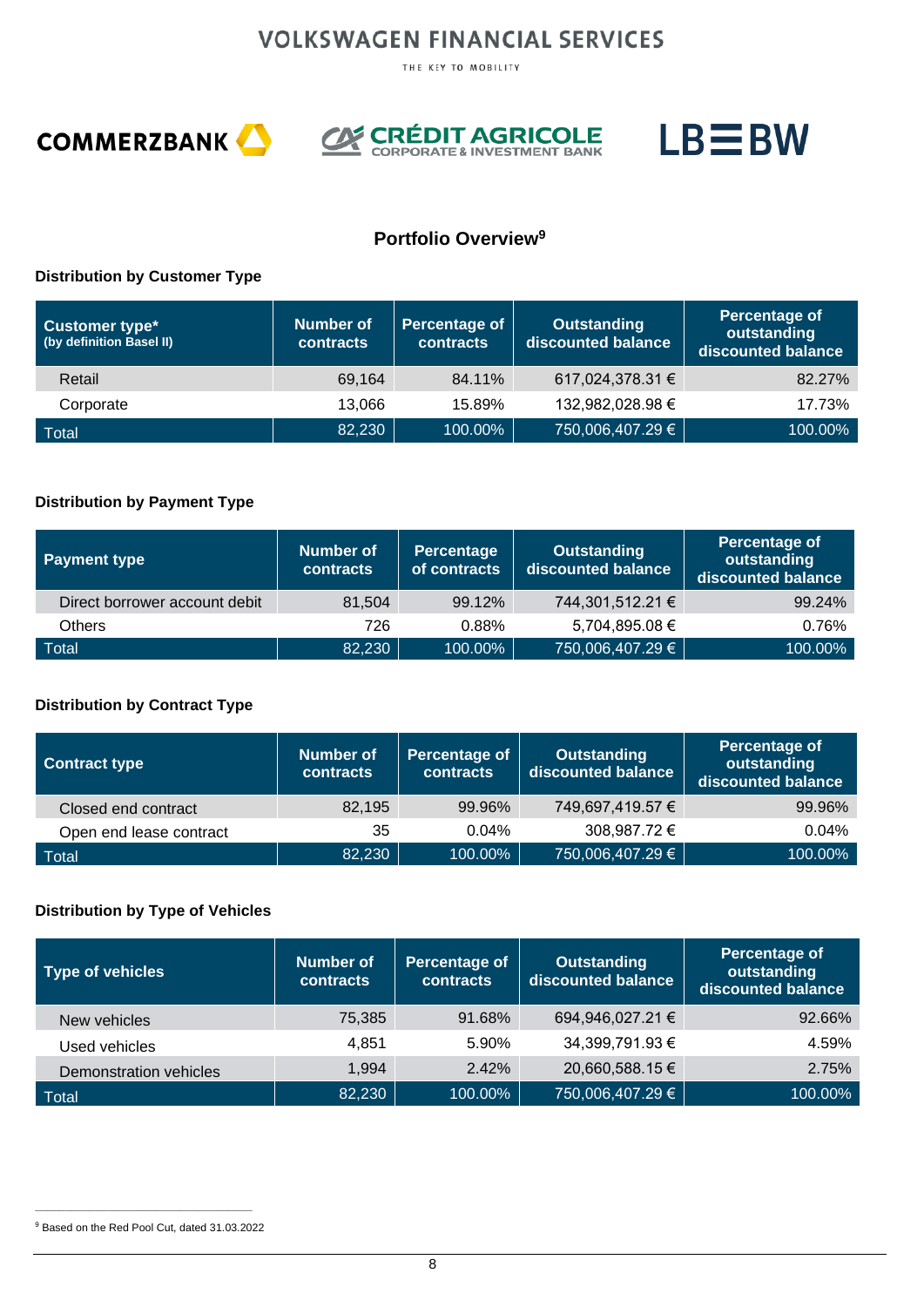THE KEY TO MOBILITY





**CORÉDIT AGRICOLE** 



#### **Distribution by Largest Lessee**

| <b>Largest lessees</b> | <b>Number of</b><br>contracts | <b>Percentage</b><br>of contracts | <b>Outstanding</b><br>discounted balance | <b>Percentage of</b><br>outstanding discounted<br>balance |
|------------------------|-------------------------------|-----------------------------------|------------------------------------------|-----------------------------------------------------------|
| $\mathbf{1}$           | 136                           | 0.16%                             | 1,097,372.34 €                           | 0.14%                                                     |
| $\overline{2}$         | 64                            | 0.07%                             | 791,630.84 €                             | 0.10%                                                     |
| 3                      | 58                            | 0.07%                             | 650,871.69 €                             | 0.08%                                                     |
| 4                      | 23                            | 0.03%                             | 628,346.19€                              | 0.08%                                                     |
| 5                      | 59                            | 0.07%                             | 581,173.98 €                             | 0.07%                                                     |
| 6                      | 85                            | 0.10%                             | 478,451.37 €                             | 0.06%                                                     |
| $\overline{7}$         | 41                            | 0.05%                             | 476,129.95 €                             | 0.06%                                                     |
| 8                      | 42                            | 0.05%                             | 439,851.66 €                             | 0.05%                                                     |
| $\boldsymbol{9}$       | 37                            | 0.04%                             | 422,543.22 €                             | 0.05%                                                     |
| 10                     | 36                            | 0.04%                             | 410,344.97 €                             | 0.05%                                                     |
| 11                     | 38                            | 0.04%                             | 389,904.73 €                             | 0.05%                                                     |
| 12                     | 31                            | 0.04%                             | 370,977.71 €                             | 0.05%                                                     |
| 13                     | 30                            | 0.03%                             | 360,042.98 €                             | 0.04%                                                     |
| 14                     | 33                            | 0.04%                             | 345,891.48 €                             | 0.04%                                                     |
| 15                     | 28                            | 0.03%                             | 335,059.58 €                             | 0.04%                                                     |
| 16                     | 37                            | 0.04%                             | 325,901.07 €                             | 0.04%                                                     |
| 17                     | 25                            | 0.03%                             | 325,789.46 €                             | 0.04%                                                     |
| 18                     | 45                            | 0.05%                             | 325,689.15€                              | 0.04%                                                     |
| 19                     | 33                            | 0.04%                             | 313,822.12 €                             | 0.04%                                                     |
| 20                     | 30                            | 0.03%                             | 300,028.09€                              | 0.04%                                                     |
| <b>Total 1 - 20</b>    | 911                           | 1.04%                             | 9,369,822.58 €                           | 1.16%                                                     |

#### **Distribution by Remaining Term in Months**

| <b>Remaining term</b> | Number of<br><b>contracts</b> | Percentage of<br><b>contracts</b> | <b>Outstanding</b><br>discounted balance | Percentage of<br>outstanding discounted<br>balance |
|-----------------------|-------------------------------|-----------------------------------|------------------------------------------|----------------------------------------------------|
| $00-12$               | 4,562                         | 5.55%                             | 13,138,614.45 €                          | 1.75%                                              |
| 13-24                 | 18,901                        | 22.99%                            | 102,970,113.66 €                         | 13.73%                                             |
| $25 - 36$             | 38,210                        | 46.47%                            | 399,502,111.11 €                         | 53.27%                                             |
| 37-48                 | 19,525                        | 23.74%                            | 219,625,279.56 €                         | 29.28%                                             |
| 49-60                 | 1,032                         | 1.26%                             | 14,770,288.51 €                          | 1.97%                                              |
| 61-72                 | 0                             | $0.00\%$                          | $0.00 \in$                               | $0.00\%$                                           |
| >72                   | $\Omega$                      | $0.00\%$                          | $0.00 \in$                               | $0.00\%$                                           |
| Total                 | 82,230                        | 100.00%                           | 750,006,407.29 €                         | 100.00%                                            |

| <b>Statistics</b>               |       |
|---------------------------------|-------|
| Minimum Remaining Term          |       |
| Maximum Remaining Term          | 58    |
| Weighted Average Remaining Term | 33.26 |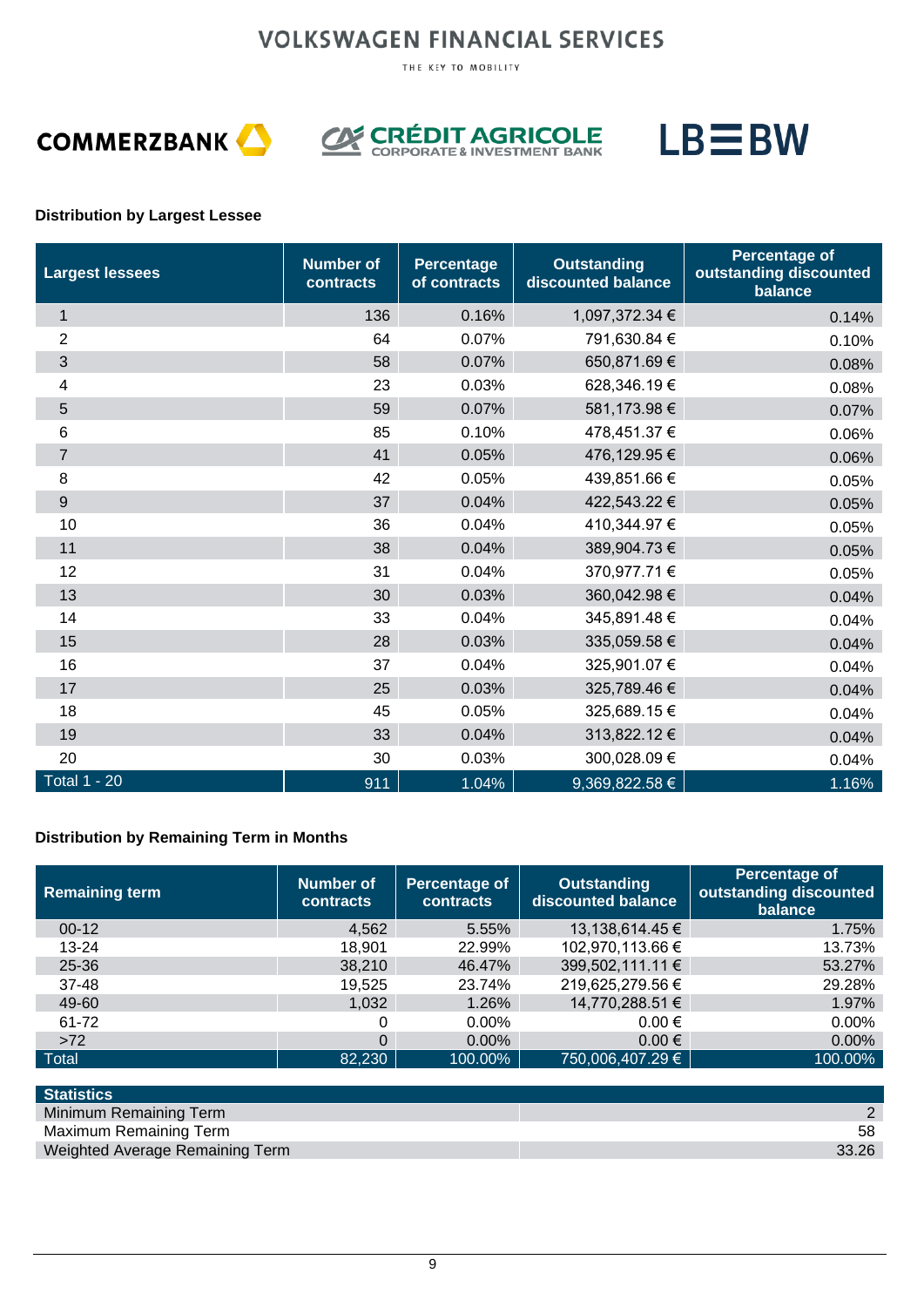THE KEY TO MOBILITY







#### **Distribution by Seasoning (in Months)**

| <b>Seasoning</b> | Number of<br>contracts | Percentage of<br>contracts | <b>Outstanding</b><br>discounted balance | Percentage of<br>outstanding discounted<br>balance |
|------------------|------------------------|----------------------------|------------------------------------------|----------------------------------------------------|
| $00-12$          | 69,674                 | 84.73%                     | 675,207,617.50 €                         | 90.03%                                             |
| $13 - 24$        | 9,420                  | 11.46%                     | 61,930,663.48 €                          | 8.26%                                              |
| $25 - 36$        | 2,957                  | 3.60%                      | 12,306,357.42 €                          | 1.64%                                              |
| $37 - 48$        | 176                    | 0.21%                      | 555,112.78 €                             | 0.07%                                              |
| 49-60            | 3                      | $0.00\%$                   | 6,656.11 €                               | 0.00%                                              |
| 61-72            | $\Omega$               | $0.00\%$                   | $0.00 \in$                               | $0.00\%$                                           |
| >72              | $\Omega$               | $0.00\%$                   | $0.00 \in$                               | 0.00%                                              |
| Total            | 82,230                 | 100.00%                    | 750,006,407.29 €                         | 100.00%                                            |

| <b>Statistics</b>          |      |
|----------------------------|------|
| Minimum seasoning          |      |
| Maximum seasoning          |      |
| Weighted average seasoning | 6.48 |

#### **Distribution by Outstanding Discounted Balance**

| <b>Outstanding discounted</b><br>balance | <b>Number of</b><br><b>contracts</b> | Percentage of<br><b>contracts</b> | <b>Outstanding</b><br>discounted balance | Percentage of<br>outstanding<br>discounted balance |
|------------------------------------------|--------------------------------------|-----------------------------------|------------------------------------------|----------------------------------------------------|
| $0,00 - 5.000,00$                        | 22,911                               | 27.86%                            | 70,780,404.95 €                          | 9.44%                                              |
| $5.000,01 - 10.000,00$                   | 28,762                               | 34.98%                            | 214,787,531.83 €                         | 28.64%                                             |
| 10.000,01 - 15.000,00                    | 19,619                               | 23.86%                            | 239,005,556.46 €                         | 31.87%                                             |
| 15.000,01 - 20.000,00                    | 6.977                                | 8.48%                             | 118,567,364.89 €                         | 15.81%                                             |
| 20.000,01 - 25.000,00                    | 2,191                                | 2.66%                             | 48,463,016.05 €                          | 6.46%                                              |
| 25.000,01 - 30.000,00                    | 889                                  | 1.08%                             | 24,226,193.88 €                          | 3.23%                                              |
| > 30.000,00                              | 881                                  | 1.07%                             | 34,176,339.23 €                          | 4.56%                                              |
| Total                                    | 82,230                               | 100.00%                           | 750,006,407.29 €                         | 100.00%                                            |

| <b>Statistics</b>                      |             |
|----------------------------------------|-------------|
| Minimum outstanding discounted balance | 1.000.01 €  |
| Maximum outstanding discounted balance | 76.086.39 € |
| Average outstanding discounted balance | 9.120.84 €  |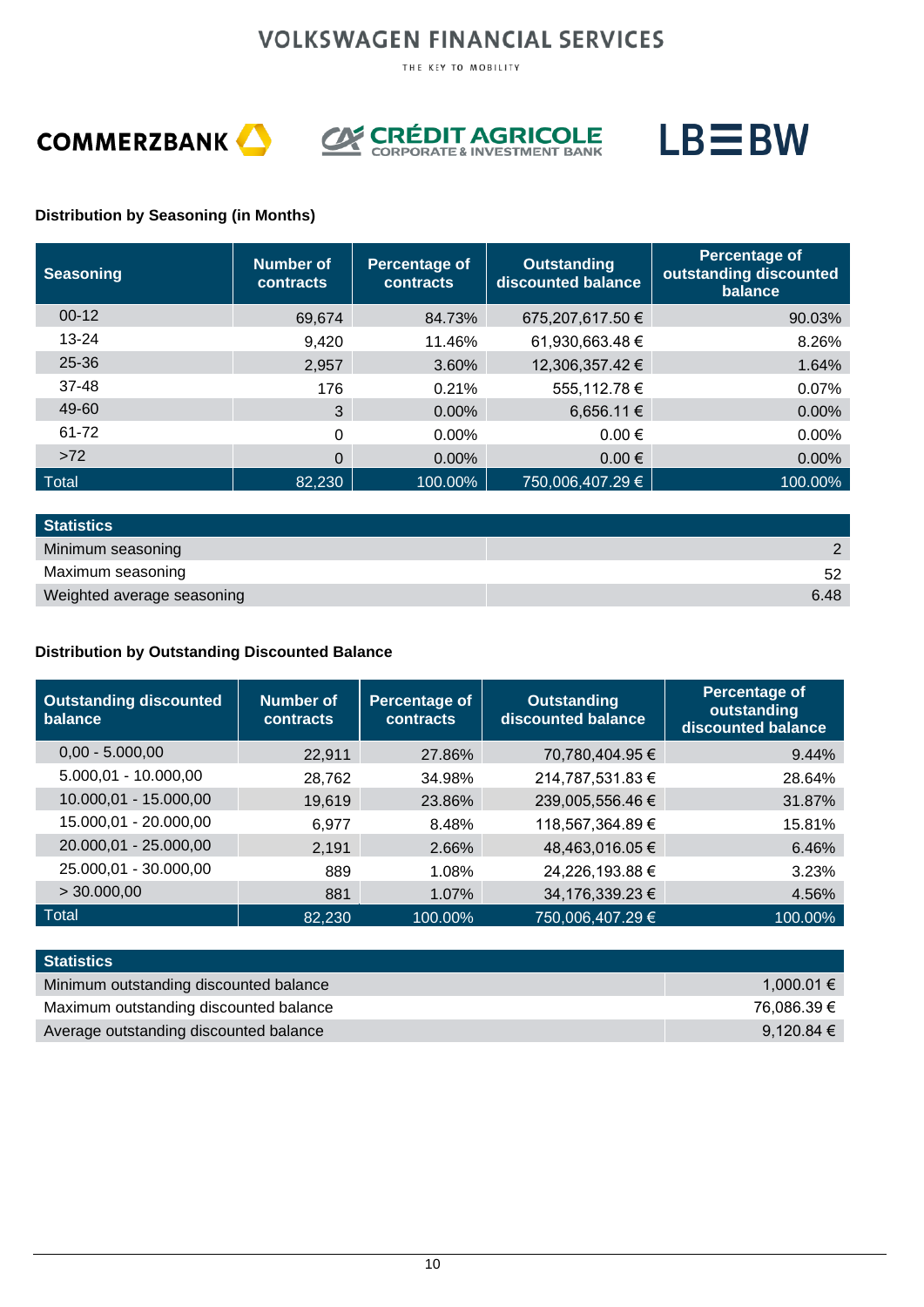THE KEY TO MOBILITY







#### **Distribution by Geographic Region**

| <b>Region</b>                   | <b>Number of</b><br>contracts | Percentage<br>of contracts | <b>Outstanding</b><br>discounted balance | <b>Percentage of</b><br>outstanding<br>discounted balance |
|---------------------------------|-------------------------------|----------------------------|------------------------------------------|-----------------------------------------------------------|
| Baden-Wuerttemberg              | 12,522                        | 15.23%                     | 112,575,546.70 €                         | 15.01%                                                    |
| Bavaria                         | 14,079                        | 17.12%                     | 129,660,191.95 €                         | 17.29%                                                    |
| <b>Berlin</b>                   | 2,101                         | 2.56%                      | 19,099,768.82 €                          | 2.55%                                                     |
| Brandenburg                     | 1,629                         | 1.98%                      | 16,040,952.13 €                          | 2.14%                                                     |
| <b>Bremen</b>                   | 660                           | 0.80%                      | 6,540,619.78 €                           | 0.87%                                                     |
| Hamburg                         | 1,779                         | 2.16%                      | 16,980,534.54 €                          | 2.26%                                                     |
| Hesse                           | 6,568                         | 7.99%                      | 59,752,774.72 €                          | 7.97%                                                     |
| Lower Saxony                    | 8,113                         | 9.87%                      | 72,148,153.22 €                          | 9.62%                                                     |
| Mecklenburg-Vorpommern          | 1,062                         | 1.29%                      | 10,688,967.35 €                          | 1.43%                                                     |
| North Rhine-Westphalia          | 19,167                        | 23.31%                     | 169,196,321.55 €                         | 22.56%                                                    |
| Rhineland-Palatinate            | 3,628                         | 4.41%                      | 33,295,881.78 €                          | 4.44%                                                     |
| Saarland                        | 816                           | 0.99%                      | 7,424,507.72 €                           | 0.99%                                                     |
| Saxony                          | 3,639                         | 4.43%                      | 36,149,331.08 €                          | 4.82%                                                     |
| Saxony-Anhalt                   | 1,778                         | 2.16%                      | 16,928,718.27 €                          | 2.26%                                                     |
| Schleswig-Holstein              | 2,394                         | 2.91%                      | 22,042,778.23 €                          | 2.94%                                                     |
| Thuringia                       | 2,295                         | 2.79%                      | 21,481,359.45 €                          | 2.86%                                                     |
| Foreign countries <sup>10</sup> | $\overline{0}$                | 0.00%                      | $0.00 \in$                               | 0.00%                                                     |
| Total                           | 82,230                        | 100.00%                    | 750,006,407.29 €                         | 100.00%                                                   |

**\_\_\_\_\_\_\_\_\_\_\_\_\_\_\_\_\_\_\_\_\_\_\_\_\_\_\_\_\_\_\_\_\_\_\_\_**

<sup>10</sup> Customers who changed their residence after Cut-Off Date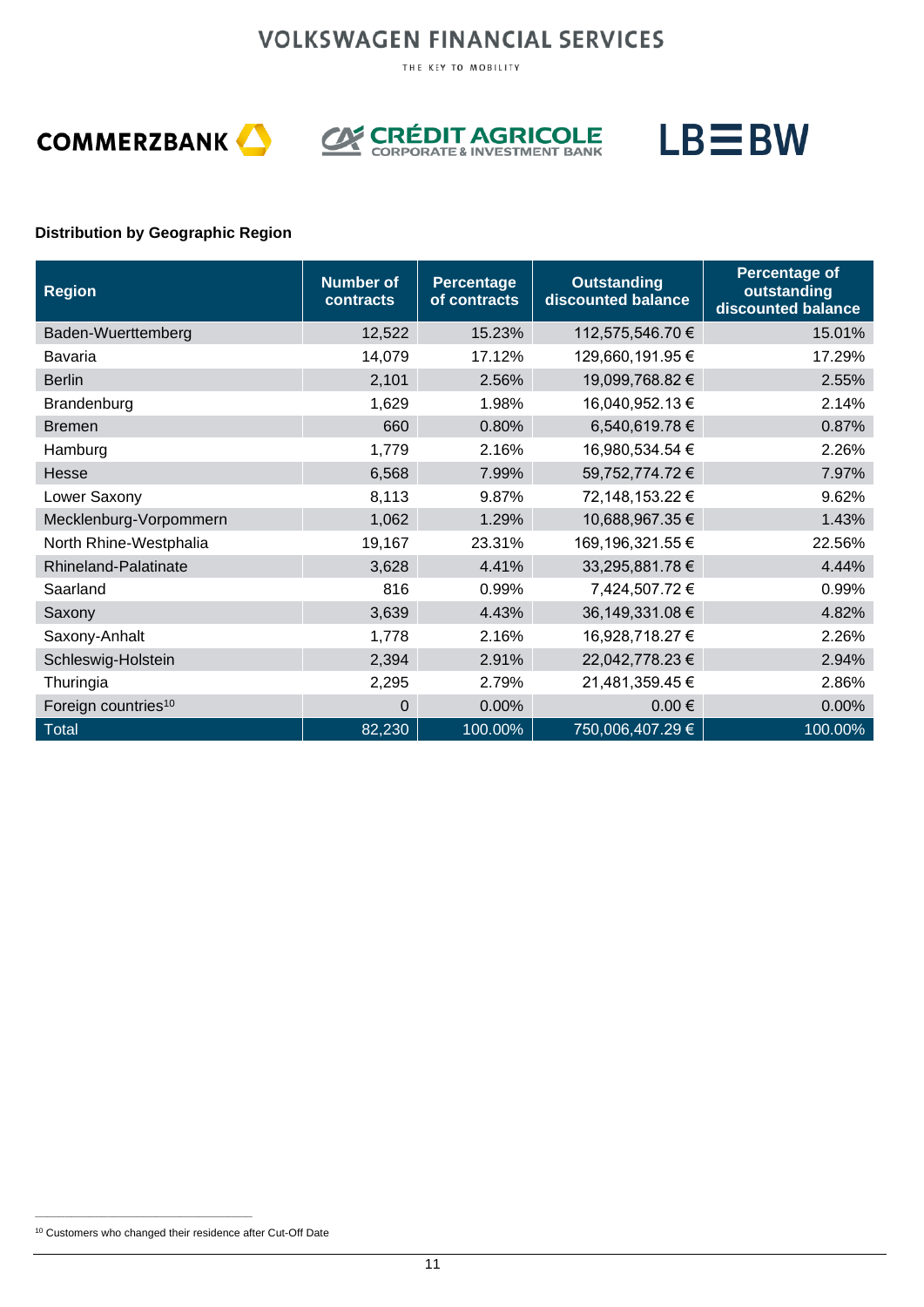THE KEY TO MOBILITY







#### **Disclaimer**

**THIS INDICATIVE TERM SHEET IS NOT AN OFFER OR SOLICITATION OF AN OFFER TO BUY OR SELL SECURITIES. THIS INDICATIVE TERM SHEET AND THE SECURITIES REFERRED TO HEREIN ARE NOT INTENDED NOR MADE AVAILABLE TO ANY RETAIL INVESTORS IN THE EUROPEAN ECONOMIC AREA AND/OR IN THE UNITED KINGDOM. THIS INDICATIVE TERM SHEET AND THE NOTES REFERRED TO HEREIN ARE BEING DELIVERED TO A LIMITED NUMBER OF SOPHISTICATED OR SUFFICIENTLY EXPERIENCED PROSPECTIVE INVESTORS.**

**THIS INDICATIVE TERM SHEET IS A SUMMARY OF THE INFORMATION YOU HAVE RECEIVED IN CONNECTION TO THIS TRANSACTION AND SUCH INFORMATION IS SUBJECT TO CHANGE WITHOUT NOTICE. IT IS PREPARED FOR AND PROVIDED TO YOU SOLELY FOR YOUR INTERNAL USE AND FOR DISCUSSION PURPOSES ONLY, AND MAY NOT BE USED FOR ANY OTHER PURPOSE. THIS INDICATIVE TERM SHEET WILL NOT CONTAIN ALL THE INFORMATION THAT IS MATERIAL TO YOU OR FOR YOUR PURPOSES.** 

**YOU ARE RESPONSIBLE FOR YOUR OWN INDEPENDENT APPRAISAL OF THE TRANSACTION AND SHOULD NOT RELY ON THIS DOCUMENT AS CONSTITUTING ADVICE. IT IS YOUR RESPONSIBILITY TO DETERMINE WHETHER THIS DOCUMENT IS APPROPRIATE FOR YOUR USE AND PURPOSES. THE INFORMATION IN THIS DOCUMENT HAS NOT BEEN INDEPENDENTLY VERIFIED BY ANY OF THE ARRANGER OR JOINT LEAD MANAGERS OR VW BANK OR VWL, AND IS QUALIFIED IN ITS ENTIRETY BY THE INFORMATION IN THE FINAL PROSPECTUS FOR THIS TRANSACTION.** 

**THIS DOCUMENT MAY NOT BE FORWARDED OR DISTRIBUTED TO ANY OTHER PERSON AND MAY NOT BE REPRODUCED IN ANY MANNER WHATSOEVER.**

**PLEASE TAKE NOTE OF THE CONTENTS IN THE DISCLAIMER AT THE END OF THIS DOCUMENT. BY ACCESSING THIS DOCUMENT, YOU ARE DEEMED TO HAVE KNOWLEDGE OF ITS CONTENTS.**

#### **Disclaimer**

In this document:

**Issuer** means / is VCL Multi-Compartment S.A., acting for and on behalf of its Compartment VCL 36

**Arranger** is Crédit Agricole Corporate and Investment Bank.

**Joint Lead Managers** are Crédit Agricole Corporate and Investment Bank, Commerzbank Aktiengesellschaft and Landesbank Baden-Württemberg.

**Manager** is Mizuho Bank, Ltd, MUFG Securities (Europe) N.V and Banco Santander S.A..

**Originator** is Volkswagen Leasing GmbH.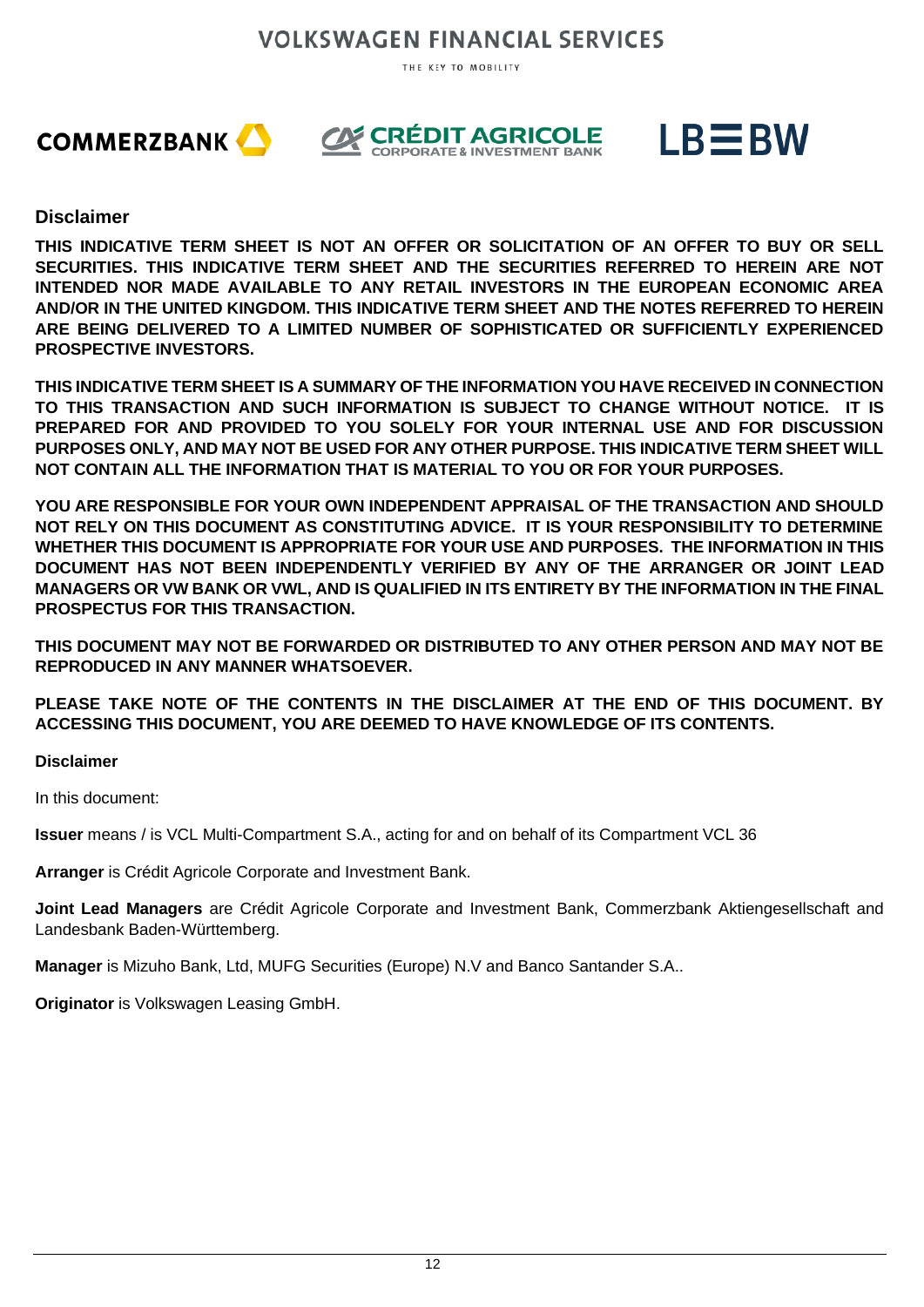THE KEY TO MOBILITY







This document should be read in its entirety.

The distribution of this document in certain jurisdictions may be restricted by law and this document is not intended for distribution to, or use by, any person or entity in any jurisdiction or country where such distribution or use would be contrary to law or regulation. Accordingly, persons into whose possession this document comes must seek their own advice in relation to and observe any such restrictions. As such, this document has been delivered to you on the basis that you are a person into whose possession this document may be lawfully delivered in accordance with the laws, regulation and regulatory policies of the applicable jurisdictions.

There shall be no sale of these securities in any state or jurisdiction in which such offer, solicitation or sale would be unlawful prior to qualification under securities laws of such state or jurisdiction.

By accessing this document, you will be deemed to have confirmed and represented to us that

- (a) you have understood and agree to the terms set out herein,
- (b) you consent to delivery of this document by electronic transmission,
- (c) you are not a U.S. person or acting for the account or benefit of a U.S. person, and
- (d) any e-mail address that you have given to the sender and to which this document has been delivered is not located in the United States, its territories and possessions (including Puerto Rico, the U.S. Virgin Islands, Guam, American Samoa, Wake Island and the Northern Mariana Islands), any State of the United States or the District of Columbia.

This document and all information contained herein is provided on the basis of your acceptance of the terms of this disclaimer. This document was prepared in order to indicate, on a preliminary basis, the feasibility of a possible transaction and does not carry any right of publication or disclosure to any other person. Neither this document nor any of its contents may be used for any other purpose without the prior written consent of each of the Issuer, Volkswagen Bank GmbH, the Joint Lead Managers and Arranger. The information contained in this document is confidential and is intended only for use by the recipient in connection with assessing the possible transaction. No part of this may be disclosed to any third party. Recipients are hereby notified that copying, scanning, or any other form of reproduction, transfer, or distribution, in whole or in part, to any other person at any time is strictly prohibited without the prior written consent of the Issuer, the Joint Lead Managers and Volkswagen Bank GmbH.

Nothing in this document constitutes an offer to sell or a solicitation of an offer to buy securities in the United States or any jurisdiction where it is unlawful to do so. The securities have not been, and will not, be registered under the U.S. Securities Act of 1933, as amended (the "**Securities Act**"), or the securities laws of any state of the United States or other U.S. jurisdiction. and the securities may not be offered or sold within the United States or to, or for the account or benefit of, any "U.S. person" (as defined in Regulation S under the Securities Act), except pursuant to an exemption from, or in a transaction not subject to, the registration requirements of the Securities Act and applicable state or local securities laws and under circumstances designed to preclude the Issuer from having to register under the U.S. Investment Company Act of 1940, as amended. Such securities may only be sold in offshore transactions outside the United States to persons that are not U.S. persons in compliance with Regulation S under the Securities Act.

This document may not be forwarded or distributed to any other person and may not be reproduced in any manner whatsoever and, in particular, may not be forwarded to, directly or indirectly, into the United States, its territories or possessions or to any U.S. person (as defined in Regulation S under the Securities Act). Failure to comply with this directive may result in a violation of the Securities Act or the applicable laws of other jurisdictions. Any person accessing this document assures that he or she understands and accepts the conditions set out in this document, in particular that he or she is not a U.S. person (as defined in Regulation S under the Securities Act) or acting for the account or benefit of any such U.S. person.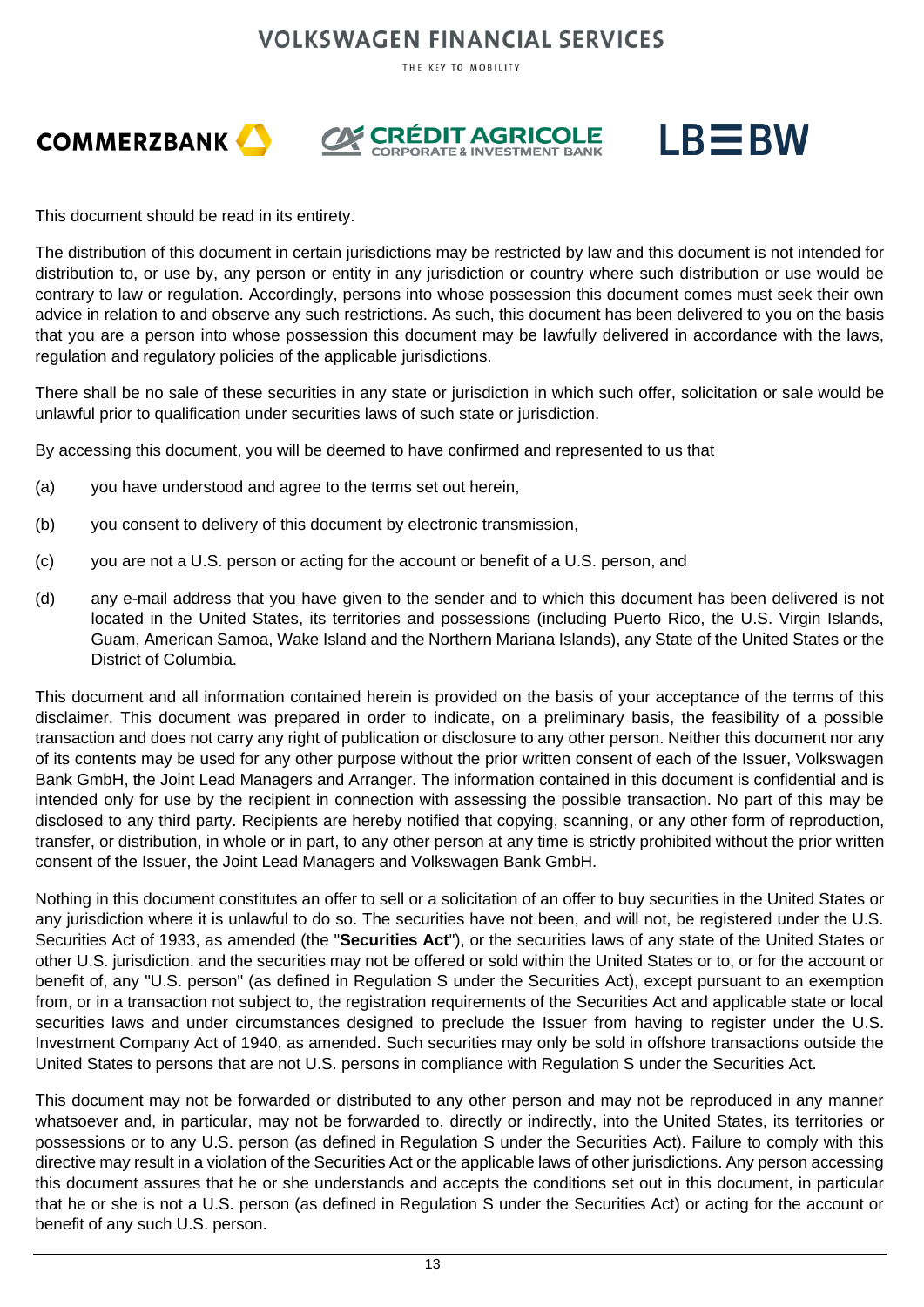THE KEY TO MOBILITY







The offer and issuance of the securities is not designed to comply with the risk retention rules promulgated under Section 15G of the U.S. Securities Exchange Act of 1934, as amended (the "**U.S. Risk Retention Rules**") and the Originator, as the sponsor under the U.S. Risk Retention Rules does not intend to retain 5 per cent. of the credit risk of the securitized assets for purposes of the U.S. Risk Retention Rules, but rather intends to rely on a "safe harbor" exemption for foreign related transactions under Section 20 of the U.S. Risk Retention Rules. Accordingly, except with the prior written consent of the Originator and where such sale falls within the exemption provided by Section 20 of the U.S. Risk Retention Rules, the securities may not be purchased by any person except for persons that are not a "U.S. person" (a "**Risk Retention U.S. Person**") under the U.S. Risk Retention Rules. Each purchaser of the securities will be deemed, and may be required, to represent that it:

- (a) is not a Risk Retention U.S. Person or it is a Risk Retention U.S. Person for whom the Originator has consented to its investment in the securities;
- (b) is acquiring such security or a beneficial interest therein for its own account and not with a view to distribute such security to a Risk Retention U.S. Person; and
- (c) is not acquiring such security or a beneficial interest therein as part of a scheme to evade the requirements of the U.S. Risk Retention Rules (including acquiring such security through a non-Risk Retention U.S. Person, rather than a Risk Retention U.S. Person, as part of a scheme to evade the 10 per cent. Risk Retention U.S. Person limitation in the exemption provided for in Section 373.20 of the U.S. Risk Retention Rules).

Prospective investors should note that the definition of "U.S. person" in the U.S. Risk Retention Rules is different from the definition of "U.S. person" in Regulation S. Accordingly, persons who are not "U.S. persons" under Regulation S may be "U.S. persons" under the U.S. Risk Retention Rules. Each prospective investor is required to notify the Issuer, the Originator and the Joint Lead Managers if it is a Risk Retention U.S. Person prior to placing any offer to purchase the securities. The Issuer, the Originator and the Joint Lead Managers will rely on these representations without further investigation or liability.

This document is for distribution in the **United Kingdom** only to

- (i) persons who are investment professionals within the meaning of Article 19 of the Financial Services and Markets Act 2000 (Financial Promotion) Order 2005; or
- (ii) persons falling within Article 49(2)(a) to (d) (high net worth companies, unincorporated associations etc.) of the Financial Services and Markets Act 2000 (Financial Promotion) Order 2005 (as amended);
- (iii) other persons to whom this document may otherwise be lawfully communicated;

and are not for distribution to retail customers. This document is directed only at relevant persons and must not be acted on or relied on by persons who are not relevant persons.

All applicable provisions of the Financial Services and Markets Act 2000 (the "**FSMA**") in relation to the securities in, from or otherwise involving the United Kingdom will be complied with; and all communications of any invitation or inducement to engage in investment activity (within the meaning of section 21 of the FSMA) will be made in connection with the issue or sale of any securities in circumstances in which section 21(1) of FSMA does not apply to the Issuer.

The securities are not intended to be and shall not be offered, sold or distributed or caused to be offered, sold or distributed, directly or indirectly, to the public in **France** other than to qualified investors (*investisseurs qualifiés*) as defined in Article L. 411-2, 1° of the French Monetary and Financial Code (*code monétaire et financier*) and in Article 2(e) of Regulation (EU) 2017/1129 of the European Parliament and of the Council of 14 June 2017 (the "**Prospectus Regulation**").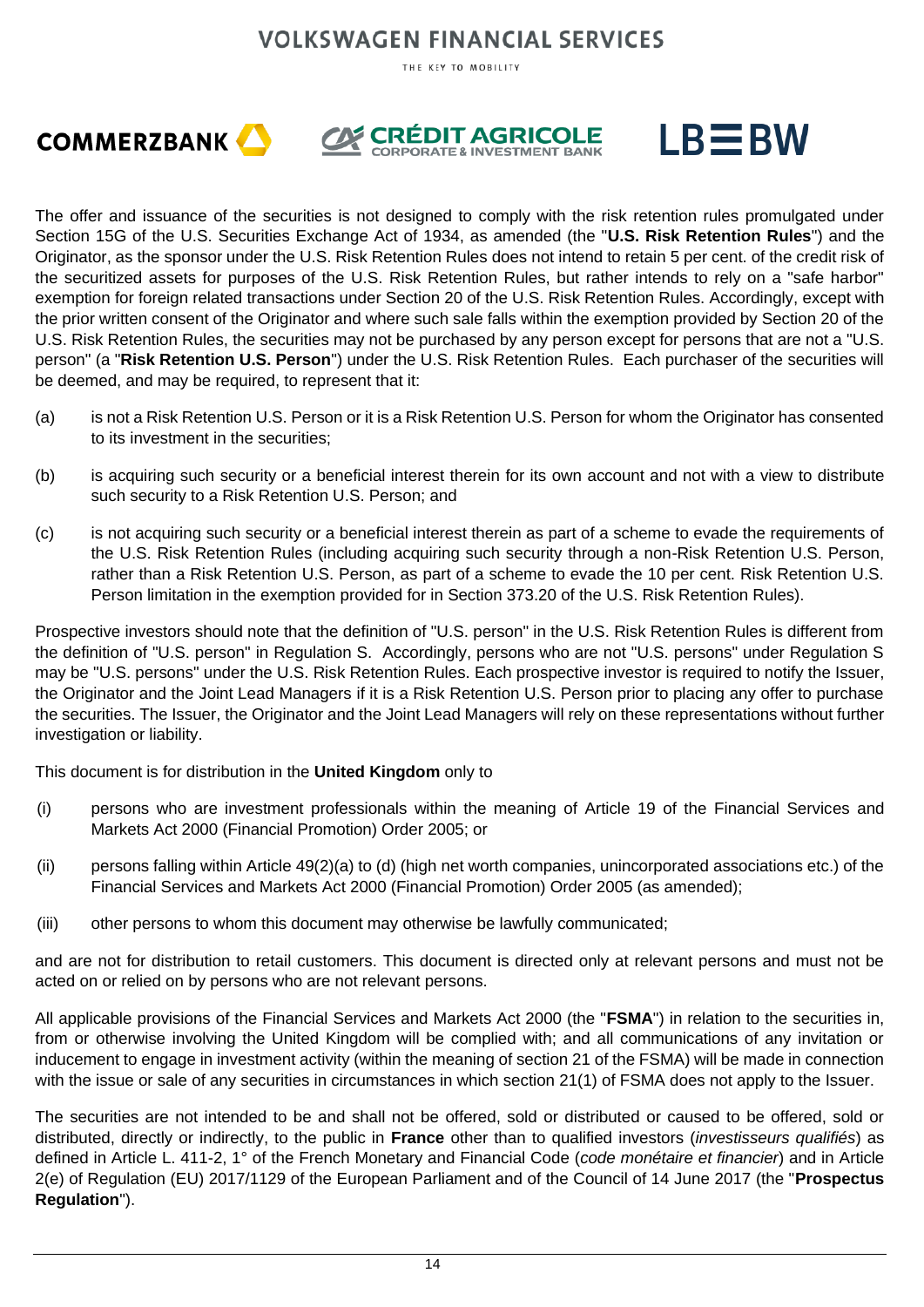THE KEY TO MOBILITY







Investors in France are informed that the subsequent direct or indirect retransfer of the securities proposed to be offered by the Issuer to the public in France can only be made to qualified investors (*investisseurs qualifiés*), as defined above.

This document and any other offering material relating to the securities proposed to be offered by the Issuer have not been and will not be submitted to the AMF for approval and, accordingly, may not be distributed or caused to be distributed, directly or indirectly, to the public in France other than to qualified investors (*investisseurs qualifiés*), as defined above.

In relation to the **Kingdom of Spain**, this document and the information contained herein are addressed solely to "qualified investors", as defined in the Prospectus Regulation. Neither the securities nor this document has been approved or registered in the administrative registries of the Spanish Securities Markets Commission (*Comisión Nacional del Mercado de Valores*). The securities may not be offered or sold or distributed in Spain, nor may any subsequent resale of the securities be carried out, except (i) in circumstances which do not require the registration of a prospectus in Spain as provided by article 34 of the Restated Spanish Securities Market Act approved by Royal Legislative Decree 4/2015, of 23 October 2015 (*Real Decreto Legislativo 4/2015, de 23 de octubre, por el que se aprueba el texto refundido de la Ley del Mercado de Valores*) (the "**Spanish Securities Market Act**") and the Prospectus Regulation; and (ii) in accordance with the provisions of the Spanish Securities Market Law and further developing legislation.

The securities proposed to be offered by the Issuer will not be registered under the Financial Instruments and Exchange Act of **Japan** (Law No. 25 of 1948, as amended) and, accordingly, the securities proposed to be offered by the Issuer will not be offered or sold directly or indirectly, in Japan or to, or for the benefit of, any Japanese Person or to others for re-offering or resale, directly or indirectly, in Japan or to any Japanese Person except under circumstances which will result in compliance with all applicable laws, regulations and guidelines promulgated by the relevant Japanese governmental and regulatory authorities and in effect at the relevant time. For the purposes of this paragraph, "**Japanese Person**" shall mean any person resident in Japan, including any corporation or other entity organised under the laws of Japan.

The securities proposed to be offered by the Issuer will not be offered or sold or publicly promoted or advertised by it in **Germany** other than in compliance with the provisions of the German Asset Investment Act (*Vermögensanlagengesetz*), or of any other laws applicable in Germany governing the issue, offering and sale of securities.

The securities proposed to be offered by the Issuer will not be offered or sold or publicly promoted or advertised by it in **Brazil** other than in compliance with the provisions of Brazilian law, the rules issued by the Brazilian Securities and Exchange Commission (*Comissão de Valores Mobiliários* or the "**CVM**"), including Law No. 6,385/1976 and CVM Rule No. 400/2003, as amended from time to time, or any other law or rules that may replace them in the future, and, accordingly, documents relating to the securities, as well as information contained therein, may not be supplied to the public in Brazil, nor be used in connection with any offer for subscription or sale of the securities in Brazil.

This document has not been and will not be circulated or distributed in the **People's Republic of China** ("**PRC**"), and the securities may not be offered or sold, and will not be offered or sold to any person for re-offering or resale, directly or indirectly, to any residents of the PRC except pursuant to applicable laws and regulations of the PRC. For the purposes of this paragraph, the PRC does not include Taiwan, Hong Kong or Macau.

The securities proposed to be offered by the Issuer will not be offered to the public in the **Kingdom of Sweden** nor admitted to trading on a regulated market in Sweden unless and until (A) a prospectus in relation to those securities has been approved by the competent authority in Sweden or, where appropriate, approved in another Member State of the European Economic Area and such competent authority has notified the competent authority in Sweden, all in accordance with the Prospectus Regulation; or (B) an exemption from the requirement to prepare a prospectus is available under the Prospectus Regulation.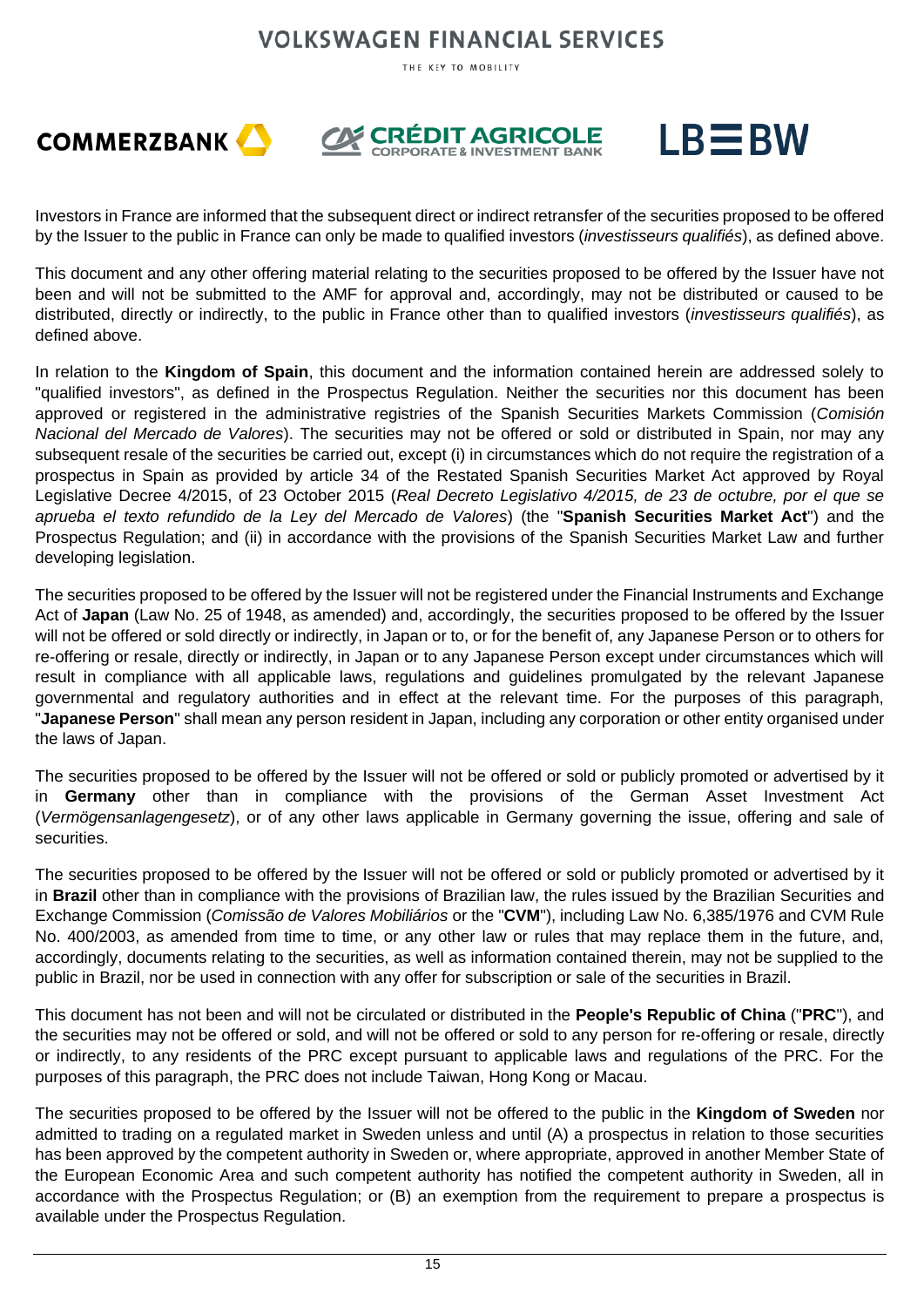THE KEY TO MOBILITY







The securities proposed to be offered by the Issuer will not be offered sold or otherwise made available to any entity that is not a "Financial Undertaking". Each purchaser of Notes will be deemed to have represented and agreed that it is a "Financial Undertaking". For these purposes, a "Financial Undertaking" means an entity that is one (or more) of the following types of financial institutions:

- (a) a "credit institution" as defined in Directive 2013/36/EU (the Capital Requirements Directive) and Regulation 575/2013/EU (the "**Capital Requirements Regulation**");
- (b) an "insurance undertaking" as defined in Directive 2009/138/EC (the Solvency II Directive);
- (c) an "investment firm" as defined in Directive 2014/65/EU (the Markets in Financial Instruments Directive);
- (d) an "alternative investment fund (AIF)" as defined in Directive 2011/61/EU (the Alternative Investment Funds Managers Directive);
- (e) an "undertaking for collective investment in transferable securities (UCITS)" within the meaning of Directive 2009/65/EC (the UCITS Directive);
- (f) a "multilateral development bank" as listed in paragraph 2 of Article 117 of the Capital Requirements Regulation; or
- (g) an entity equivalent to one (or more) of the types of entities listed in items (a) to (e) above under the laws of a jurisdiction outside the European Economic Area to which that entity is subject,

(each a Financial Undertaking).

In **Australia**, the information contained in this document, and any access to it, is intended only for a person that is:

- (i) a sophisticated investor that meets the criteria set out in section 708(8) of the Corporations Act 2001 (Cth) (the "**Australian Corporations Act**");
- (ii) a professional investor as referred to in section 708(11) of the Australian Corporations Act and as defined in section 9 of the Australian Corporations Act; or
- (iii) an investor who receives the offer through an Australian financial services licensee, where all of the criteria set out in section 708(10) of the Australian Corporations Act have been satisfied.

This document does not constitute a prospectus, product disclosure statement or any other form of formal "disclosure document" under Part 6D.2 of the Australian Corporations Act and has not been and will not be lodged or registered with the Australian Securities and Investments Commission, the Australian Securities Exchange or any other regulatory body or agency in Australia. Accordingly, this document is not required to, nor does it contain all of the information a prospective investor would expect to be contained in an offering document or which may be required in order to make an informed investment decision regarding, or about the rights attaching to, the securities offered under this document.

This document is intended to provide general information only and does not constitute (and should not be considered to constitute) investment or financial product advice or any recommendation in respect of any investment or financial product or service. This document has been prepared by the Issuer without taking into account any particular person's objectives, financial situation or needs. Recipients should, before acting on this information, consider the appropriateness of this information having regard to their personal objectives, financial situation or needs. Recipients should review and consider the contents of this document and obtain financial advice (or other appropriate professional advice) specific to their situation before making any decision to accept the offer of the securities. The Issuer is not licensed to provide financial product advice in Australia.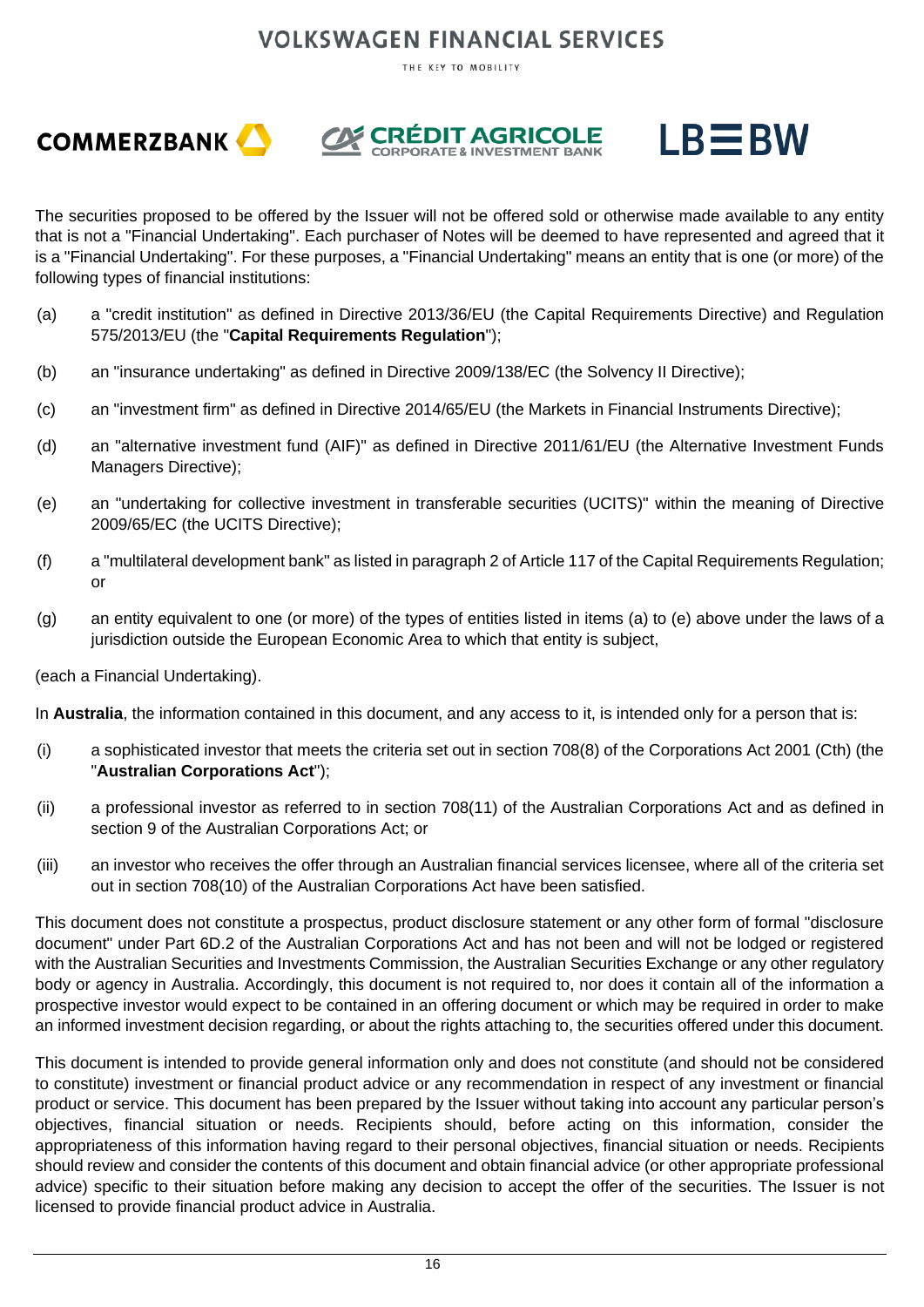THE KEY TO MOBILITY







This document was prepared under the law and operating rules of a foreign market. The Issuer is not subject to the continuous disclosure requirements of the Australian Corporations Act.

As any offer for securities under this document will be made without disclosure in Australia under Part 6D.2 of the Australian Corporations Act, such securities may not be offered for resale in Australia within 12 months of their allotment except in circumstances where disclosure to investors under the Australian Corporations Act would not be required or where a compliant prospectus is produced. Prospective investors in Australia should confer with their professional advisors if in any doubt about their position.

#### **EEA Retail Investors**

In the European Economic Area (the "**EEA**") this document and the securities are only directed at persons who are "**Qualified Investors**" as defined in Regulation (EU) 2017/1129 (the "**Prospectus Regulation**"). If you have received this document in the EEA, by not immediately returning and deleting it, you confirm that you are a Qualified Investor. This document must not be acted upon in any member state of the EEA by persons who are not Qualified Investors. Any investment or investment activity to which this document relates in the EEA is available only to, and will be engaged only with, Qualified Investors.

This document is in all countries in the EEA only directed at professional clients or eligible counterparties as defined or referred to in the Markets in Financial Instruments Directive 2014/65/EU, as amended from time to time, ("**EU MiFID II**" (the "**EU Relevant Client**"). The securities are not intended to be offered, sold or otherwise made available to and should not be offered, sold or otherwise made available to any retail investor in the EEA. For these purposes, a retail investor means a person who is one (or more) of:

- (i) a retail client as defined in point (11) of Article 4(1) of EU MiFID II or
- (ii) a customer within the meaning of Directive 2016/97/EU (the "**Insurance Distribution Directive**"), where that customer would not qualify as a professional client as defined in point (10) of Article 4(1) of EU MiFID II or
- (iii) not a qualified investor as defined in the Prospectus Regulation.

The manufacturers target market assessment has concluded that (i) the target market for the securities is Professional Clients and Eligible Counterparties (each as defined in EU MIFID II) (ii) all channels for distribution of the Securities to eligible counterparties and professional clients are appropriate. Any person subsequently offering, selling or recommending the Securities (a "**distributor**") should take into consideration the manufacturers' target market assessment; however, a distributor subject to EU MiFID II is responsible for undertaking its own target market assessment in respect of the securities (by either adopting or refining the manufacturers' target market assessment) and determining appropriate distribution channels.

Consequently no key information document required by Regulation (EU) No 1286/2014 of the European Parliament and the Council of 26 November 2014 on key information documents for packaged retail and insurance based investment products, or the "**PRIIPs Regulation**", for offering or selling securities or otherwise making them available to retail investors in the EEA has been prepared and therefore offering or selling securities or otherwise making them available to any retail investor in the EEA may be unlawful under the PRIIPs Regulation.

#### **UK Retail Investors**

In the United Kingdom, this document and the securities are only directed at persons who are "**Qualified Investors**" as defined in the Prospectus Regulation as it forms part of the domestic law of the United Kingdom by virtue of the European Union (Withdrawal) Act 2018 as amended by the European Union (Withdrawal Agreement) Act 2020 (the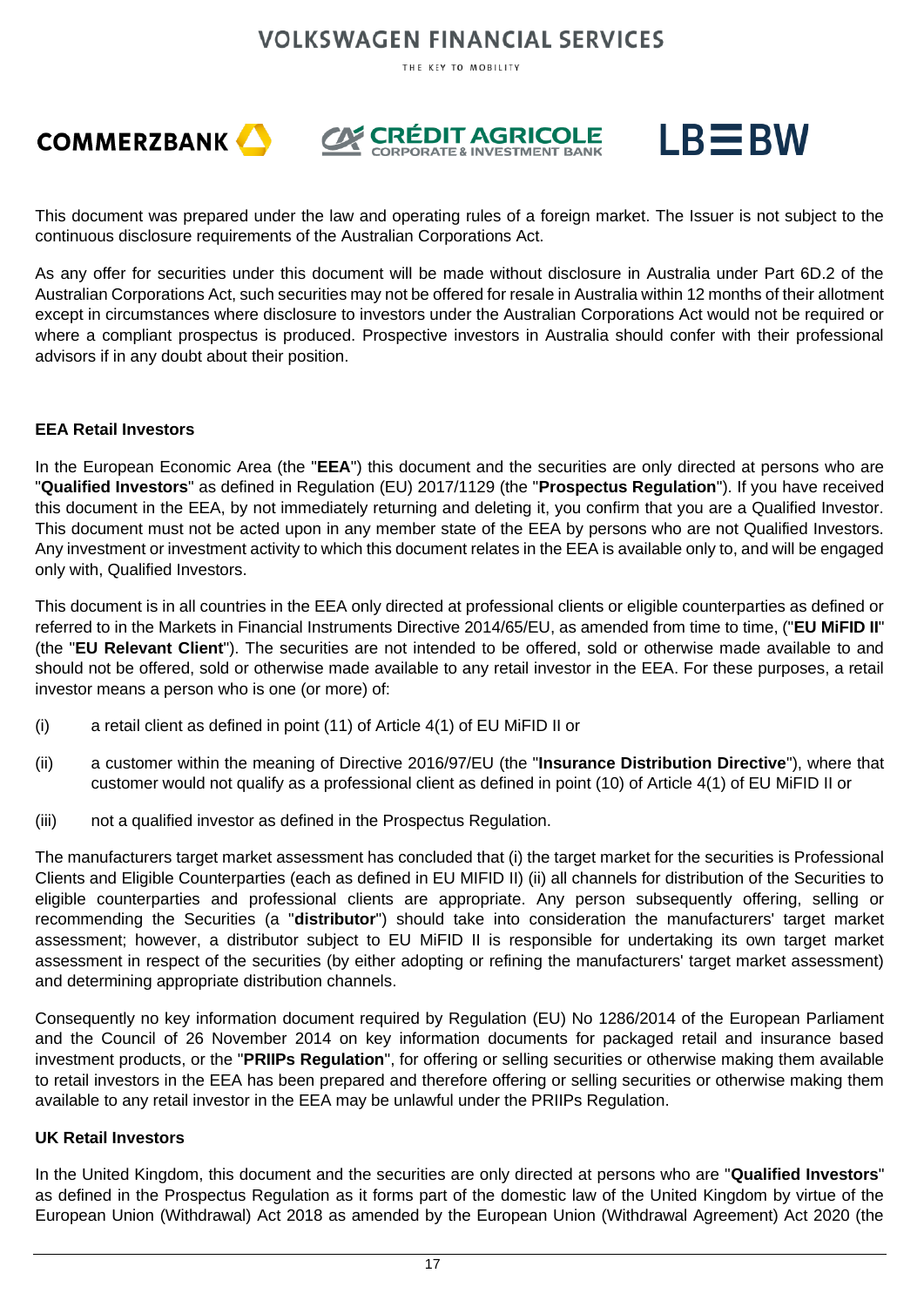THE KEY TO MOBILITY







"**EUWA**"). If you have received this document in the United Kingdom, by not immediately returning and deleting it, you confirm that you are a Qualified Investor. This document must not be acted upon in the United Kingdom by persons who are not Qualified Investors. Any investment or investment activity to which this document relates in the United Kingdom is available only to, and will be engaged only with, Qualified Investors.

This document is in the United Kingdom directed at (i) eligible counterparties (as defined in: (x) the FCA Handbook Conduct of Business Sourcebook ("**COBS**"); and (y) as at the date hereof EU MIFID II); and (ii) professional clients (as defined in: (x) Regulation (EU) No 600/2014 as it forms part of domestic law of the United Kingdom by virtue of the EUWA ("**UK MiFIR**"); and (y) as at the date hereof, EU MIFID II) (the "**UK Relevant Client**"). The securities are not intended to be offered, sold or otherwise made available to and should not be offered, sold or otherwise made available to any retail investor in the United Kingdom. For these purposes, a retail investor means a person who is one (or more) of:

- (i) a retail client as defined in point (8) of Article 2 of Regulation (EU) No 2017/565 as it forms part of domestic law of the United Kingdom by virtue of the EUWA; or
- (ii) a customer within the meaning of the provisions of the FSMA and any rules or regulations made under the FSMA to implement Directive (EU) 2016/97, where that customer would not qualify as a professional client, as defined in point (8) of Article 2(1) of Regulation (EU) No 600/2014 as it forms part of domestic law of the United Kingdom by virtue of the EUWA; or
- (iii) not a qualified investor as defined in Article 2 of the Prospectus Regulation as it forms part of domestic law of the United Kingdom by virtue of the EUWA.

The manufacturer target market assessment pursuant to the FCA Handbook Conduct of Business Sourcebook ("**COBS**") in respect of the securities has led to the conclusion that: (a) the target market for the securities is only: (i) eligible counterparties, as defined in: (x) COBS; and (y) as at the date hereof, EU MIFID II; and (ii) professional clients, as defined in: (x) Regulation (EU) No 600/2014 as it forms part of domestic law of the United Kingdom by virtue of the EUWA ("**UK MiFIR**"); and (y) as at the date hereof, EU MIFID II; and (b) all channels for distribution of the securities to eligible counterparties and professional clients are appropriate, noting the responsibility of the manufacturer under COBS only.

Any person subsequently offering, selling or recommending the Securities (a "**distributor**") should take into consideration the manufacturers' target market assessment; however, a distributor subject to the FCA Handbook Product Intervention and Product Governance Sourcebook (the "**UK MiFIR Product Governance Rules**") or, as the case may be, EU MIFID II is responsible for undertaking its own target market assessment in respect of the Notes (by either adopting or refining the manufacturer's target market assessment) and determining appropriate distribution channels.

Consequently no key information document required by Regulation (EU) No 1286/2014 as it forms part of domestic law of the United Kingdom by virtue of the EUWA for offering or selling the Notes or otherwise making them available to retail investors in the UK has been prepared and therefore offering or selling the Notes or otherwise making them available to any retail investor in the UK may be unlawful under Regulation (EU) No 1286/2014.

Any person who is not an EU Relevant Client or an UK Relevant Client should not act or rely on this document or any of its contents. This document shall not constitute or imply, in any circumstances, an offer or commitment to sell or solicitation of an offer or commitment to buy or subscribe for any security or to enter into any transaction.

The recipients of this document should not base any behavior in relation to qualifying investments or relevant products (as defined in the FSMA and the Code of Market Conduct made pursuant to FSMA) which would amount to market abuse for the purposes of FSMA on the information in this presentation until after the information has been made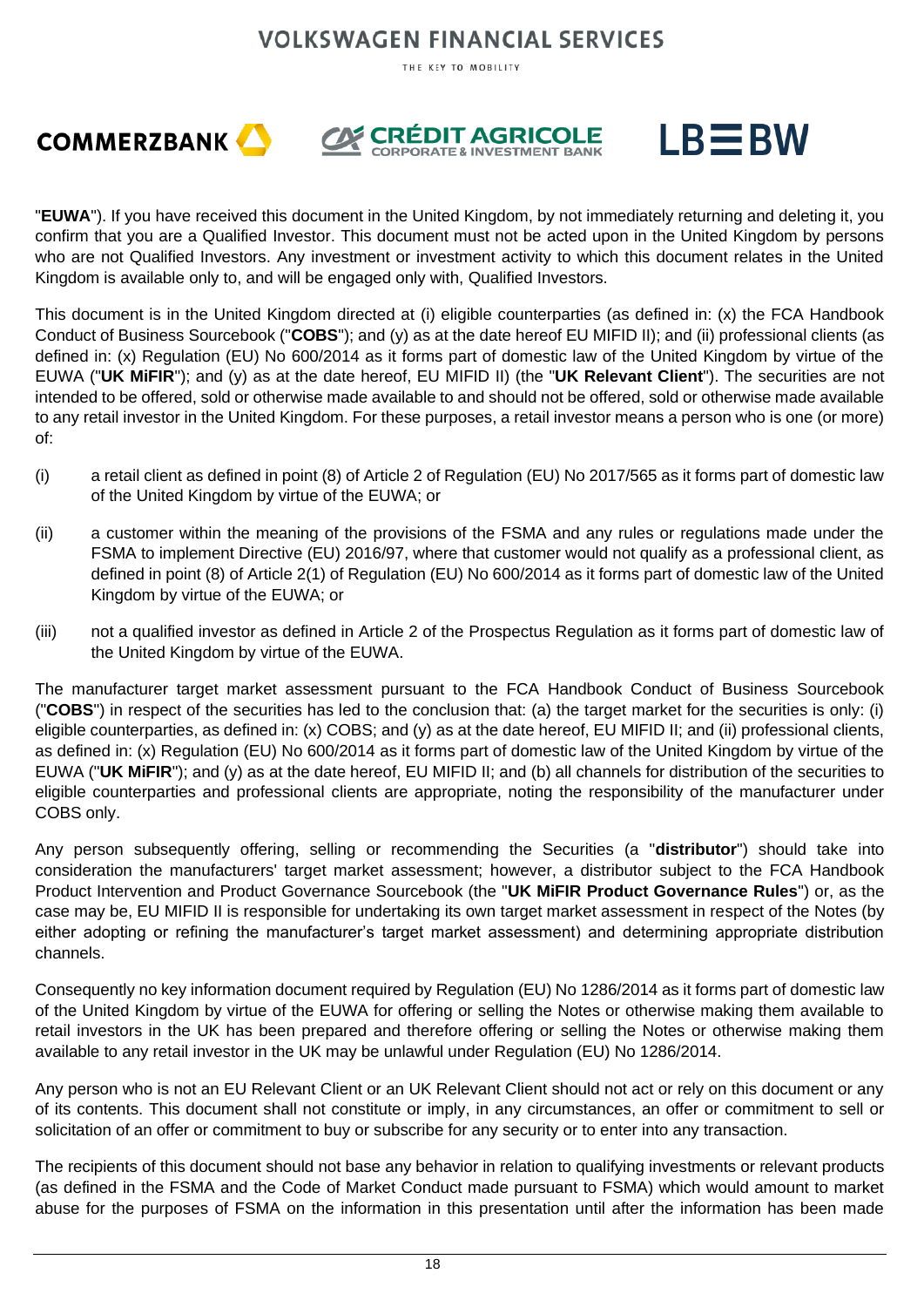THE KEY TO MOBILITY







generally available. Nor should the recipient use the information in this document in any way which would constitute market abuse.

This document is an advertisement and does not comprise a prospectus, for the purpose of the Prospectus Regulation (or any relevant implementing measures in any applicable EU Member State), the Prospectus Regulation as it forms part of the domestic law of the United Kingdom by virtue of the EUWA or otherwise. There has been no independent verification of the contents of this document and it does not constitute or contain investment advice. Information contained in this document prepared for information purposes, is indicative and a summary only and is subject to change, finalisation and amendment without notice, and is qualified and superseded in its entirety by reference to the final prospectus to be issued, once approved, in respect of the transaction described in this document (the "**Prospectus**"). Investors should not subscribe for any securities referred to herein except on the basis of information contained in the Prospectus. When available, the Prospectus will be made public in accordance with the Prospectus Regulation (or any other relevant implementing measures in any applicable EU Member State), the Prospectus Regulation as it forms part of the domestic law of the United Kingdom by virtue of the EUWA and investors may obtain a copy on the website of the Luxembourg Stock Exchange (www.bourse.lu).

Any investment decisions on the securities should not be based on this document and should be based solely on the Prospectus. In addition, investors should pay particular attention to any sections of the Prospectus describing any special investor considerations or risk factors. Prospective investors are solely responsible for their own independent appraisal of, and investigations into the products, investments and transactions referred to in this document and should not rely on any information in this document as constituting investment advice. Before entering into any transaction, prospective investors should ensure that they fully understand the potential risks and rewards of that transaction and that they independently determine that the transaction is appropriate for them given their objectives, experience, financial and operational resources, and other relevant circumstances.

This document may have been sent to you in an electronic form. You are reminded that documents transmitted via this medium may be altered or changed during the process of electronic transmission and consequently neither the Joint Lead Managers, nor the Issuer, nor VW Bank GmbH, nor any person who controls any of the same nor any director, officer, the issuer, employee or agent of such person or affiliate of any such person accepts any liability or responsibility for any difference between the document distributed to you in electronic format and any hard copy version made available to you.

The Joint Lead Managers, the Arranger or any of its affiliates may, from time to time, have a position or make a market in the securities mentioned in this document, or in derivative instruments based thereon, may solicit, perform or have performed investment banking, underwriting or other services (including as adviser, manager or lender) for, or have an ownership interest in, any company, institution or person referred to in this document. This represents a potential conflict of interest. The Joint Lead Managers and the Arranger have internal arrangements, systems and controls designed to ensure that it identifies and manages potential conflicts of interest.

This document is a draft for discussion purposes only. Similarly, the terms set out in this document are indicative only and are subject to finalisation and amendment without notice, and are qualified in their entirety by the information in the Prospectus for this transaction.

The information herein has not been reviewed or approved by any rating agency, government entity, regulatory body or listing authority and does not constitute listing particulars in compliance with the regulations or rules of any stock exchange. Prospective investors should not rely upon this document in making any investment decision, and should only rely on the Prospectus, which will contain material information not in this document, including a description of the risk factors regarding the transaction, the issuer and the material terms of the transaction. Prospective investors are solely responsible for their own independent appraisal of and investigations into the products, investments and transactions referred to in this document and should not rely on any information in this document as constituting investment advice. Before entering into any transaction, prospective investors should ensure that they fully understand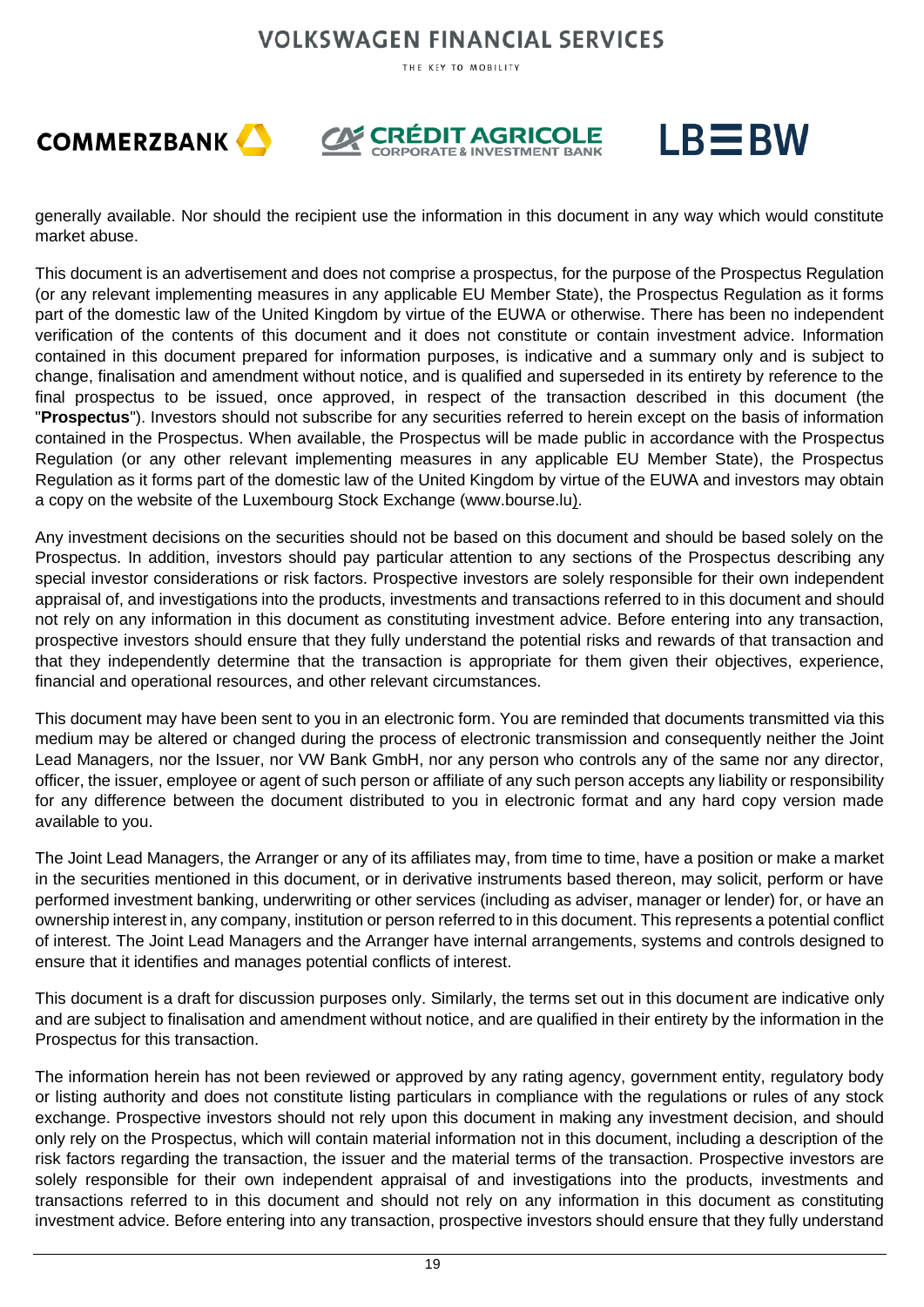THE KEY TO MOBILITY







the potential risks and rewards of that transaction and that they independently determine that the transaction is appropriate for them given their objectives, experience, financial and operational resources, and other relevant circumstances. Prospective investors should consider consulting with such advisers as they deem necessary to assist them in making these determinations.

None of the Issuer, the Joint Lead Managers, or the Arranger or VW Bank GmbH or any of their respective affiliates is responsible for providing prospective investors with legal, tax or other specialist advice and prospective investors should make their own arrangements in this respect accordingly. Applicable tax, accounting, regulatory, compliance, financial and legal considerations are subject to change and in all cases independent professional advice should be sought in those areas. Any statements contained herein as to tax matters were neither written nor intended by us to be used and cannot be used by any taxpayer for the purpose of avoiding tax penalties that may be imposed on such taxpayer. If any person uses or refers to any such tax statement in promoting, marketing or recommending a partnership or other entity, investment plan or arrangement to any taxpayer, then the statement expressed herein is being delivered to support the promotion or marketing of the transaction or matter addressed and the recipient should seek advice based on its particular circumstances from an independent tax advisor.

This document is based on information provided by the Issuer, the Originator and VW Bank GmbH and publicly available information. The information in this document has not been independently verified by any of the Joint Lead Managers and the Managers and the Arranger. Neither the Joint Lead Managers, nor the Arranger, nor the Issuer, nor VW Bank GmbH make any representation or warranty (express or implied) of any nature, nor do the Joint Lead Managers, nor the Arranger, the Issuer, VW Bank GmbH accept any responsibility or liability of any kind for the accuracy or sufficiency of any information in this document. None of the Joint Lead Managers, nor the Arranger, the Issuer, VW Bank GmbH is responsible for errors of transmission of factual or analytical data, nor are they liable for damages arising out of any person's reliance upon this information.

The material contains certain tables and other statistical analyses (the "**Statistical Information**"). Numerous assumptions have been used in preparing the Statistical Information, which may or may not be reflected in the material. As such, no assurance can be given as to the Statistical Information's accuracy, appropriateness or completeness in any particular context, or as to whether the Statistical Information and/or the assumptions upon which they are based reflect present market conditions or future market performance. No reliance should be placed on the truth, fairness, accuracy, completeness or correctness of the Information or the opinions contained herein (and whether any Information has been omitted from this document). The Statistical Information should not be construed as either projections or predictions or as legal, tax, financial or accounting advice.

This document contains forward-looking statements. Forward-looking statements can be identified, in some instances, by the use of words such as "anticipate", " believe", "estimate", "expect", "forecast", "intend", "likely", "predict" and similar language or the negative thereof. These statements are based on assumptions relating to the development of the economies of individual countries, and in particular of the automotive industry, which we have made on the basis of the information available to us and which we consider to be realistic at the time of going to press. These statements are subject to certain risks and uncertainties that could cause the success of collections and the actual cash flow generated to differ materially from the information set forth herein. If any of these or other risks occur, or if the assumptions underlying any of these statements prove incorrect, the actual results may significantly differ from those expressed or implied by such statements.

In particular, but without limitation, no representation or warranty, express or implied, is given as to the achievement or reasonableness of, and no reliance should be placed on, any projections, estimates, forecasts, targets, prospects, returns or other forward-looking statements contained herein or in any further information, notice or other document which may at any time be supplied in connection herewith and none of the Issuer, the Joint Lead Managers, VW Bank GmbH or their respective affiliates or any of their directors, officers, servants, agents, employees, representatives or advisors or any affiliate or any person connected with them accept any responsibility or liability therefor. Any such projections, estimates, forecasts, targets, prospects, returns or other forward-looking statements are not a reliable